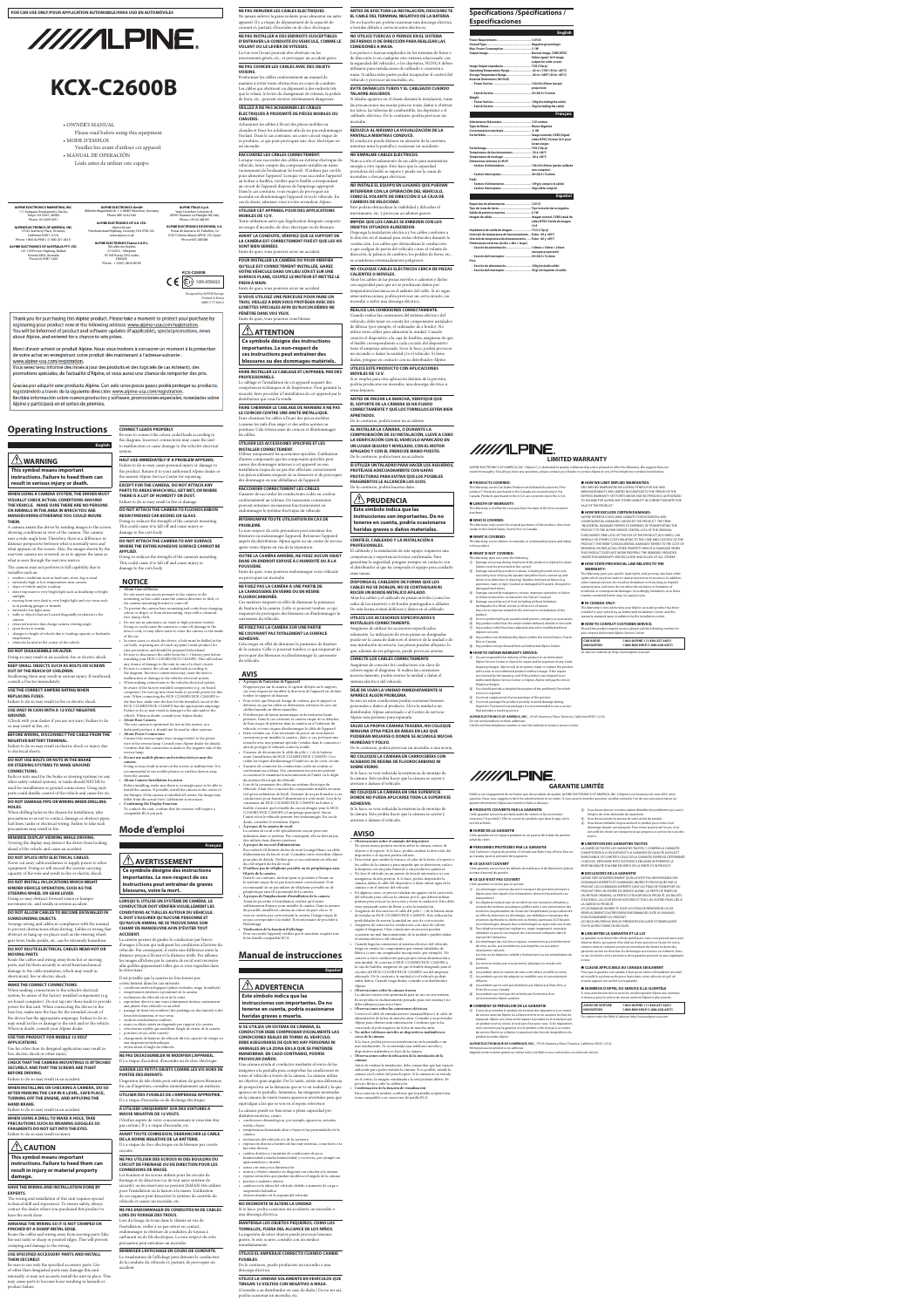### **OPERATION /UTILISATION /FUNCIONAMIENTO**

### **Getting Started /Mise en route /Primeros pasos**



Operation is carried out by pressing the switch. ON/OFF: Turn camera image display on or off MODE: Change the image perspective Pour cela, appuyez sur l'interrupteur. ON/OFF: permet d'activer ou de désactiver l'affichage des images de la caméra ON/OFF: la pantalla de imagen de la cámara MODE: permet de modifier la perspective des images La operación se realiza pulsando el interruptor. se enciende o se apaga MODE: cambia la perspectiva de imagen

**Español**

### **Frontview Camera Operation /Utilisation de la caméra avant /Funcionamiento de la cámara delantera**

### **Turning the Frontview Camera On and Off /Activation et désactivation de la caméra avant /Encendido y apagado de la cámara delantera**

| <b>English</b>                                                                                                                                                                                                       | Français                                                                                                                                                                                                                                                                    | Español                                                                                                                                                                                                                                                |
|----------------------------------------------------------------------------------------------------------------------------------------------------------------------------------------------------------------------|-----------------------------------------------------------------------------------------------------------------------------------------------------------------------------------------------------------------------------------------------------------------------------|--------------------------------------------------------------------------------------------------------------------------------------------------------------------------------------------------------------------------------------------------------|
| 1 Press ON/OFF.<br>Pressing ON/OFF will display an image of<br>what is ahead of the vehicle, replacing the<br>current display.                                                                                       | 1 Appuyez sur ON/OFF.<br>Si vous appuyez sur ON/OFF, l'affichage<br>actuel est remplacé par l'image de ce qui<br>se passe à l'avant du véhicule.                                                                                                                            | 1 Pulse ON/OFF.<br>Si pulsa ON/OFF, la pantalla cambiará<br>a una imagen con la vista de la parte<br>delantera del vehículo.                                                                                                                           |
| 2 Pressing ON/OFF again will turn<br>off the image of the area in front<br>of the vehicle, returning to the<br>previous display.                                                                                     | 2 Si vous appuyez à nouveau sur<br>ON/OFF, l'image de l'avant du<br>véhicule disparaît et l'écran<br>précédent s'affiche à nouveau.                                                                                                                                         | 2 Si vuelve a pulsar ON/OFF,<br>apagará la imagen de la zona<br>delantera del vehículo y volverá a<br>la pantalla anterior.                                                                                                                            |
| • Never depend on the camera's view alone.<br>Always use your eyes for visual confirmation<br>of your surroundings.<br>• Depending on where the unit is installed,<br>actual view may differ from displayed image. • | • Ne jamais se fier uniquement de l'affichage<br>de la caméra. N'oubliez pas de vérifier<br>visuellement les conditions autour du<br>véhicule.<br>Selon l'emplacement d'installation de l'unité,<br>les conditions réelles peuvent être différentes<br>de l'image affichée. | • No se base únicamente en la vista de la<br>cámara. Utilice siempre sus propios ojos para<br>confirmar visualmente lo que le rodea.<br>· En función de la unidad instalada, las<br>condiciones reales podrían diferir de la<br>imagen que se muestra. |

### **Changing the Front Image Configuration /Modification de la configuration de l'image avant /Cambio de configuración de la imagen delantera**

| time MODE is pressed.                                                                                                      | chaque appui de la touche MODE.                                                                                                                                              | cada vez que pulsa MODE.                                                                                                                                                                  |
|----------------------------------------------------------------------------------------------------------------------------|------------------------------------------------------------------------------------------------------------------------------------------------------------------------------|-------------------------------------------------------------------------------------------------------------------------------------------------------------------------------------------|
| Panorama View                                                                                                              | Vue panoramique                                                                                                                                                              | Visión panorámica                                                                                                                                                                         |
| <b>Corner View</b>                                                                                                         | Vue de coin                                                                                                                                                                  | Visión de esquina                                                                                                                                                                         |
| <b>Ground View</b>                                                                                                         | <b>Vue Plongeante</b>                                                                                                                                                        | Visión inferior                                                                                                                                                                           |
| <b>Panorama View:</b>                                                                                                      | <b>Vue panoramique:</b>                                                                                                                                                      | Visión panorámica:                                                                                                                                                                        |
| Displays a general perspective of what is<br>ahead of the car. Use this when you want to<br>check mainly ahead of the car. | Affiche une perspective générale de ce qui<br>se trouve à l'avant du véhicule. Utilisez-la si<br>vous souhaitez principalement vérifier l'avant                              | Muestra una perspectiva general de aquello<br>que se encuentra por delante del coche.<br>Utilice este modo cuando desee comprobar                                                         |
| <b>Corner View:</b><br>Displays a divided image left and right of<br>centre. Use this mainly when checking left            | du véhicule.<br>Vue de coin:<br>Affiche une image divisée des parties situées<br>à gauche et à droite du centre. Utilisez-la                                                 | principalmente la parte delantera del coche.<br>Visión de esquina:<br>Muestra una imagen dividida a izquierda y<br>derecha del centro. Utilícela principalmente                           |
| and right directional view.<br><b>Ground View:</b><br>Displays an image from above down to the                             | principalement pour vérifier la vue vers la<br>gauche et vers la droite.                                                                                                     | a la hora de consultar la visión direccional<br>izquierda y derecha.<br>Visión inferior:                                                                                                  |
| lower section of the car. Use this when to<br>determine the car's position in relation to the<br>curb, etc.                | <b>Vue Plongeante:</b><br>Affiche une image de haut en bas jusqu'au<br>bas de la voiture. Utilisez-la pour déterminer la<br>position du véhicule par rapport au virage, etc. | Muestra una imagen desde la parte superior<br>del coche hasta la sección inferior del mismo.<br>Utilícela cuando desee concretar la posición<br>del coche en relación a un bordillo, etc. |
| Panorama View /Vue panoramique<br>/Visión panorámica                                                                       | Corner View /Vue de coine /Visión de<br>esquina                                                                                                                              | Ground View /Vue Plongeante /Visión<br>inferior                                                                                                                                           |
|                                                                                                                            |                                                                                                                                                                              |                                                                                                                                                                                           |
|                                                                                                                            |                                                                                                                                                                              |                                                                                                                                                                                           |
|                                                                                                                            |                                                                                                                                                                              |                                                                                                                                                                                           |
|                                                                                                                            |                                                                                                                                                                              |                                                                                                                                                                                           |
|                                                                                                                            |                                                                                                                                                                              |                                                                                                                                                                                           |
| Rearview Camera Operation /Utilisation de la caméra de recul /Funcionamiento de la                                         |                                                                                                                                                                              |                                                                                                                                                                                           |

**English**

**into reverse.**

The video images behind the vehicle and its surroundings are displayed while in

E **Cable clamp** E **Serre-câble**  $\widetilde{6}$  Brida para cable  $\widetilde{6}$  Fijador de velcr

**x 3**  $\times$  **x** 2 F **Velcro fastener** F **Bande velcro**

**Français**

**véhicule en position de marche** 

**arrière.**

Les images vidéo de l'arrière et des

**1 Place the vehicle's transmission 1 Placez le levier de vitesses du 1 Coloque la transmisión del** 

**Español**

**vehículo en marcha atrás.** Las imágenes de vídeo detrás del vehículo y sus proximidades se visualizan durante la

| reverse.<br>2 Shifting out of reverse returns<br>the display to whatever was<br>being shown before backing up.<br>• Refer also to the Owner's Manual of the<br>connected monitor/navigation system.<br>• Be sure to also check behind and around the<br>car visually. Use the camera image to assist<br>in showing conditions behind and around<br>the car.<br>• Depending on where the unit is installed,<br>actual conditions may differ from the<br>displayed image. | alentours du véhicule s'affichent lorsque le<br>levier de vitesses est placé sur la position<br>de marche arrière.<br>2 Si vous placez le levier de vitesses<br>dans une position autre que<br>la marche arrière, le moniteur<br>revient à l'écran précédent.<br>• Reportez-vous également au mode d'emploi<br>du moniteur/système de navigation connecté.<br>• N'oubliez pas de vérifier aussi visuellement<br>les conditions à l'arrière et autour du<br>véhicule. Utilisez l'image de la caméra<br>comme un guide montrant les conditions à<br>l'arrière et tout autour du véhicule.<br>· Selon l'unité installée, les conditions réelles<br>peuvent être différentes de celles apparaissant<br>sur l'image. | marcha atrás.<br>2 Si anula la marcha atrás, volverá<br>a la pantalla que se visualizaba<br>antes de empezar a ir marcha<br>atrás.<br>• Consulte el Manual de instrucciones del<br>sistema de monitor o navegación conectado.<br>• Asegúrese de también comprobar por detrás<br>y alrededor del coche con la vista. Utilice<br>la imagen de la cámara para conocer la<br>condición por detrás y alrededor del coche.<br>· En función de la unidad instalada, las<br>condiciones reales podrían diferir de lo que<br>aparece en la imagen. |
|-------------------------------------------------------------------------------------------------------------------------------------------------------------------------------------------------------------------------------------------------------------------------------------------------------------------------------------------------------------------------------------------------------------------------------------------------------------------------|-----------------------------------------------------------------------------------------------------------------------------------------------------------------------------------------------------------------------------------------------------------------------------------------------------------------------------------------------------------------------------------------------------------------------------------------------------------------------------------------------------------------------------------------------------------------------------------------------------------------------------------------------------------------------------------------------------------------|-------------------------------------------------------------------------------------------------------------------------------------------------------------------------------------------------------------------------------------------------------------------------------------------------------------------------------------------------------------------------------------------------------------------------------------------------------------------------------------------------------------------------------------------|
| arrière /Cambio de la configuración de la imagen trasera                                                                                                                                                                                                                                                                                                                                                                                                                | Changing the Rear Image Configuration /Modification de la configuration de l'image                                                                                                                                                                                                                                                                                                                                                                                                                                                                                                                                                                                                                              |                                                                                                                                                                                                                                                                                                                                                                                                                                                                                                                                           |
| <b>English</b>                                                                                                                                                                                                                                                                                                                                                                                                                                                          | <b>Français</b>                                                                                                                                                                                                                                                                                                                                                                                                                                                                                                                                                                                                                                                                                                 | <b>Español</b>                                                                                                                                                                                                                                                                                                                                                                                                                                                                                                                            |
| 1 Press MODE.<br>The image configuration changes every<br>time MODE is pressed.<br>Panorama View                                                                                                                                                                                                                                                                                                                                                                        | 1 Appuyez sur MODE.<br>La configuration de l'image change à<br>chaque appui de la touche MODE.<br>Vue panoramique                                                                                                                                                                                                                                                                                                                                                                                                                                                                                                                                                                                               | 1 Pulse MODE.<br>La configuración de la imagen cambia<br>cada vez que pulsa MODE.<br>Visión panorámica                                                                                                                                                                                                                                                                                                                                                                                                                                    |
| <b>Rear View</b>                                                                                                                                                                                                                                                                                                                                                                                                                                                        | Vue arrière                                                                                                                                                                                                                                                                                                                                                                                                                                                                                                                                                                                                                                                                                                     | Visión trasera                                                                                                                                                                                                                                                                                                                                                                                                                                                                                                                            |
|                                                                                                                                                                                                                                                                                                                                                                                                                                                                         |                                                                                                                                                                                                                                                                                                                                                                                                                                                                                                                                                                                                                                                                                                                 |                                                                                                                                                                                                                                                                                                                                                                                                                                                                                                                                           |
| <b>Ground View</b>                                                                                                                                                                                                                                                                                                                                                                                                                                                      | <b>Vue Plongeante</b>                                                                                                                                                                                                                                                                                                                                                                                                                                                                                                                                                                                                                                                                                           | Visión inferior                                                                                                                                                                                                                                                                                                                                                                                                                                                                                                                           |
|                                                                                                                                                                                                                                                                                                                                                                                                                                                                         |                                                                                                                                                                                                                                                                                                                                                                                                                                                                                                                                                                                                                                                                                                                 |                                                                                                                                                                                                                                                                                                                                                                                                                                                                                                                                           |
| <b>Corner View</b>                                                                                                                                                                                                                                                                                                                                                                                                                                                      | Vue de coin                                                                                                                                                                                                                                                                                                                                                                                                                                                                                                                                                                                                                                                                                                     | Visión de esquina                                                                                                                                                                                                                                                                                                                                                                                                                                                                                                                         |
| • The ON/OFF switch is used to turn the front •<br>camera on/off. How the rearview camera<br>turns on/off depends on the position of the<br>gear lever.                                                                                                                                                                                                                                                                                                                 | L'interrupteur ON/OFF permet d'activer/<br>désactiver la caméra avant. La manière<br>dont la caméra de recul s'active/se désactive<br>dépend de la position du levier de vitesses.                                                                                                                                                                                                                                                                                                                                                                                                                                                                                                                              | • El interruptor ON/OFF se utiliza para<br>encender y apagar la cámara delantera. El<br>modo de encendido y apagado de la cámara<br>de marcha atrás depende de la posición de la<br>palanca de cambios.                                                                                                                                                                                                                                                                                                                                   |
| <b>Rear View</b>                                                                                                                                                                                                                                                                                                                                                                                                                                                        | <b>Vue arrière</b>                                                                                                                                                                                                                                                                                                                                                                                                                                                                                                                                                                                                                                                                                              | Visión trasera                                                                                                                                                                                                                                                                                                                                                                                                                                                                                                                            |
| Displays an image of the area behind the<br>vehicle. Use this when backing into a parking                                                                                                                                                                                                                                                                                                                                                                               | Affiche l'image correspondant à la zone se<br>trouvant derrière le véhicule. Utilisez cette                                                                                                                                                                                                                                                                                                                                                                                                                                                                                                                                                                                                                     | Muestra una imagen de la zona situada detrás                                                                                                                                                                                                                                                                                                                                                                                                                                                                                              |
| space.                                                                                                                                                                                                                                                                                                                                                                                                                                                                  | image lorsque vous vous garez en faisant                                                                                                                                                                                                                                                                                                                                                                                                                                                                                                                                                                                                                                                                        | del vehículo. Utilice esta opción cuando vaya                                                                                                                                                                                                                                                                                                                                                                                                                                                                                             |
| <b>Panorama View</b>                                                                                                                                                                                                                                                                                                                                                                                                                                                    | marche arrière.                                                                                                                                                                                                                                                                                                                                                                                                                                                                                                                                                                                                                                                                                                 | marcha atrás para aparcar.                                                                                                                                                                                                                                                                                                                                                                                                                                                                                                                |
| Displays a general perspective of what is                                                                                                                                                                                                                                                                                                                                                                                                                               | Vue panoramique                                                                                                                                                                                                                                                                                                                                                                                                                                                                                                                                                                                                                                                                                                 | Visión panorámica                                                                                                                                                                                                                                                                                                                                                                                                                                                                                                                         |
| behind the car. Use this when you want to                                                                                                                                                                                                                                                                                                                                                                                                                               | Affiche une perspective générale de ce qui                                                                                                                                                                                                                                                                                                                                                                                                                                                                                                                                                                                                                                                                      | Muestra una perspectiva general de aquello                                                                                                                                                                                                                                                                                                                                                                                                                                                                                                |
| check mainly behind the car.                                                                                                                                                                                                                                                                                                                                                                                                                                            | se trouve à l'arrière du véhicule. Utilisez-la si                                                                                                                                                                                                                                                                                                                                                                                                                                                                                                                                                                                                                                                               | que se encuentra por detrás del coche.                                                                                                                                                                                                                                                                                                                                                                                                                                                                                                    |
| <b>Ground View</b>                                                                                                                                                                                                                                                                                                                                                                                                                                                      | vous souhaitez principalement vérifier l'arrière Utilice este modo cuando desee comprobar                                                                                                                                                                                                                                                                                                                                                                                                                                                                                                                                                                                                                       |                                                                                                                                                                                                                                                                                                                                                                                                                                                                                                                                           |
| Displays an image from above down to the                                                                                                                                                                                                                                                                                                                                                                                                                                | du véhicule.                                                                                                                                                                                                                                                                                                                                                                                                                                                                                                                                                                                                                                                                                                    | principalmente la parte trasera del coche.                                                                                                                                                                                                                                                                                                                                                                                                                                                                                                |
| lower section of the car. Use this when to                                                                                                                                                                                                                                                                                                                                                                                                                              | <b>Vue Plongeante</b>                                                                                                                                                                                                                                                                                                                                                                                                                                                                                                                                                                                                                                                                                           | Visión inferior                                                                                                                                                                                                                                                                                                                                                                                                                                                                                                                           |
| determine the car's position in relation to the                                                                                                                                                                                                                                                                                                                                                                                                                         | Affiche une image de haut en bas jusqu'au                                                                                                                                                                                                                                                                                                                                                                                                                                                                                                                                                                                                                                                                       | Muestra una imagen desde la parte superior                                                                                                                                                                                                                                                                                                                                                                                                                                                                                                |

curb, etc. **Corner View**

Displays a divided image left and right of

left and right directional view.

centre. Use this mainly when checking the **Vue de coin**

bas de la voiture. Utilisez-la pour déterminer

etc.

Affiche une image divisée des parties situées à gauche et à droite du centre. Utilisez-la

gauche et vers la droite.

J.

la position du véhicule par rapport au virage, Utilícela cuando desee concretar la posición

principalement pour vérifier la vue vers la a la hora de consultar la visión direccional

del coche hasta la sección inferior del mismo. del coche en relación a un bordillo, etc.

**Visión de esquina**

Muestra una imagen dividida a izquierda y derecha del centro. Utilícela principalmente

izquierda y derecha.

**Rear View /Vue arrière /Visión Panorama View /Vue** 

**trasera**

**panoramique /Visión** 

panorámica<br>**Aprilis de la composición de la composición de la composición de la composición de la composición de la composición**<br>Composición de la composición de la composición de la composición de la composición de la com

**Ground View /Vue Plongeante Corner View /Vue de coin /**

**/Visión inferior**

**Visión de esquina**

 $\sim$ 

ST

### **Check Accessory Parts /Vérifiez les accessoires /Compruebe los accesorios**



C **Switch (3m)**

C **Interrupteur (3m)** C **Interruptor (3m)** D **Switch adhesive sheet** D **Feuille adhésive de l'interrupteur** D **Lámina adhesiva para el** 

**interruptor**

### **Installing the Power Unit /Installation du bloc d'alimentation /Instalación de la unidad de alimentación**

•



étanche pour caméra et le câble *atrás del vehículo.*<br>d'extension pour caméra. Utilisez un \* Conecte el conector impermeable para tournevis à lame plate pour déconnecter la cámara y el cable de extensión de la le connecteur étanche. cámara firmemente. Para desconectar el conector resistente al agua, utilice un destornillador plano.

**Installing the Switch /Installation de l'interrupteur /Instalación del interruptor**

**the following illustration.** Attach the supplied switch adhesive sheet **4**). Peel off the seal paper, and apply it to the back of the switch, then peel off the other seal paper and install in the desired location. • *Before attaching the switch, wipe off any dust, oil, etc., on the attaching surface with a suitable cleaning cloth (sold separately).* • *Attach the switch in a location where driving* • *Avant de fixer l'interrupteur, essuyez la surface de fixation à l'aide d'un chiffon de is not hindered.* **suivante.** Fixez la feuille adhésive de l'interrupteur fournie 4. Retirez le papier de protection de l'adhésif et appliquez-le à l'arrière de l'interrupteur, puis retirez l'autre papier de papel de sellado y realice la instalación en protection et fixez l'adhésif à l'endroit souhaité.



**Español**

Fije la lámina adhesiva para el interruptor suministrada 4. Quite el papel de sellado y aplíquelo a la parte posterior del interruptor, a continuación, quite el otro

### *nettoyage adapté (vendu séparément) afin d'éliminer toute poussière, huile, etc.* • *Fixez l'interrupteur à un endroit qui ne gêne pas la conduite.* la posición que desee. • *Antes de colocar el interruptor, limpie el polvo, grasa, etc. de la superficie donde vaya a colocarlo con un paño de limpieza adecuado (no incluido).* • *Coloque el interruptor en una posición que no interfiera con el proceso de conducción.*

### **Connections /Raccordements /Conexiones**



### **System Example /Exemple de système /Ejemplo del sistema**

### **(1) Connecting an Alpine AV Head Unit /Raccordement à l' unité principale AV Alpine / Conexión de una unidad principal AV Alpine**



**English**

**Français**

| • When you route and arrange cables around<br>the engine or car interior, do so as to avoid<br>hot parts.<br>• The frontview camera (HCE-C2600FD) and • La caméra avant (HCE-C2600FD) et la<br>rearview camera (HCE-C2100RD) are<br>designed to be connected separately. The<br>frontview camera and rearview camera can<br>be identified by their bottom labels.<br>• Connect the cameras by referring carefully to<br>connection instructions or labels.<br>• The "OTHER CAMERA" terminal is not<br>used, do not connect this.<br>• Connect the Reverse Output Lead (Orange/<br>Black) of this unit to the Reverse Lead<br>(Orange/White) of the Head Unit/Monitor.<br>• Connect the Reverse Lead (Orange/White) of | Lorsque vous acheminez et organisez les<br>câbles autour du moteur ou à l'intérieur du<br>véhicule, évitez les zones chaudes.<br>caméra de recul (HCE-C2100RD) sont<br>conçues pour être raccordées séparément. Sur<br>le dessous de la caméra avant et de la caméra<br>de recul, vous trouverez une étiquette qui<br>vous permet de les identifier.<br>• Connectez les caméras en vous conformant<br>soigneusement aux instructions sur les<br>raccordements ou aux étiquettes.<br>• La borne « AUTRE CAMÉRA » n'est pas<br>utilisée. N'y effectuez aucun raccordement.<br>· Raccordez le fil de sortie de marche arrière<br>(orange/noir) de cet appareil au fil de | • A la hora de colocar y organizar los cables<br>alrededor del motor o el interior del coche,<br>hágalo evitando las piezas que se calienten.<br>· La cámara de visión delantera (HCE-<br>C2600FD) y la cámara de marcha atrás<br>(HCE-C2100RD) están diseñadas para ser<br>conectadas de forma independiente. La<br>cámara delantera y la cámara de marcha<br>atrás pueden diferenciarse gracias a las<br>etiquetas situadas en la parte inferior de las<br>mismas.<br>• Conecte las cámaras prestando atención a<br>las instrucciones o etiquetas de conexión.<br>• El terminal "OTHER CAMERA" no se<br>utiliza, no lo conecte.<br>• Conecte el Cable de salida de marcha atrás |
|-----------------------------------------------------------------------------------------------------------------------------------------------------------------------------------------------------------------------------------------------------------------------------------------------------------------------------------------------------------------------------------------------------------------------------------------------------------------------------------------------------------------------------------------------------------------------------------------------------------------------------------------------------------------------------------------------------------------------|-----------------------------------------------------------------------------------------------------------------------------------------------------------------------------------------------------------------------------------------------------------------------------------------------------------------------------------------------------------------------------------------------------------------------------------------------------------------------------------------------------------------------------------------------------------------------------------------------------------------------------------------------------------------------|-----------------------------------------------------------------------------------------------------------------------------------------------------------------------------------------------------------------------------------------------------------------------------------------------------------------------------------------------------------------------------------------------------------------------------------------------------------------------------------------------------------------------------------------------------------------------------------------------------------------------------------------------------------------------------------|
| the Navigation System to the plus side of the                                                                                                                                                                                                                                                                                                                                                                                                                                                                                                                                                                                                                                                                         | marche arrière (orange/blanc) de l'unité                                                                                                                                                                                                                                                                                                                                                                                                                                                                                                                                                                                                                              | (Naranja/Negro) de esta unidad al Cable                                                                                                                                                                                                                                                                                                                                                                                                                                                                                                                                                                                                                                           |
| reverse lamp signal lead of the car.                                                                                                                                                                                                                                                                                                                                                                                                                                                                                                                                                                                                                                                                                  | principale/moniteur.                                                                                                                                                                                                                                                                                                                                                                                                                                                                                                                                                                                                                                                  | de entrada de marcha atrás (Naranja/                                                                                                                                                                                                                                                                                                                                                                                                                                                                                                                                                                                                                                              |
| * Connect the water-proof connector                                                                                                                                                                                                                                                                                                                                                                                                                                                                                                                                                                                                                                                                                   | • Raccordez le fil de recul (orange/blanc) du                                                                                                                                                                                                                                                                                                                                                                                                                                                                                                                                                                                                                         | Blanco) de la unidad principal/monitor.                                                                                                                                                                                                                                                                                                                                                                                                                                                                                                                                                                                                                                           |
| for the camera and camera extension                                                                                                                                                                                                                                                                                                                                                                                                                                                                                                                                                                                                                                                                                   | système de navigation au côté positif du fil                                                                                                                                                                                                                                                                                                                                                                                                                                                                                                                                                                                                                          | • Conecte el cable de marcha atrás (naranja/                                                                                                                                                                                                                                                                                                                                                                                                                                                                                                                                                                                                                                      |
| cable securely. When disconnecting the                                                                                                                                                                                                                                                                                                                                                                                                                                                                                                                                                                                                                                                                                | du signal du feu de recul du véhicule.                                                                                                                                                                                                                                                                                                                                                                                                                                                                                                                                                                                                                                | blanco) del sistema de navegación al polo                                                                                                                                                                                                                                                                                                                                                                                                                                                                                                                                                                                                                                         |
| water-proof connector, use a flat-blade                                                                                                                                                                                                                                                                                                                                                                                                                                                                                                                                                                                                                                                                               | Raccordez correctement le connecteur                                                                                                                                                                                                                                                                                                                                                                                                                                                                                                                                                                                                                                  | positivo del cable de señal de luz de marcha                                                                                                                                                                                                                                                                                                                                                                                                                                                                                                                                                                                                                                      |
| screwdriver.                                                                                                                                                                                                                                                                                                                                                                                                                                                                                                                                                                                                                                                                                                          | étanche pour caméra et le câble                                                                                                                                                                                                                                                                                                                                                                                                                                                                                                                                                                                                                                       | atrás del vehículo.                                                                                                                                                                                                                                                                                                                                                                                                                                                                                                                                                                                                                                                               |

**Español**

| <b>Information on Disposal of Old</b><br><b>Electrical and Electronic</b><br><b>Equipment and Battery (applicable</b>                                                                              | Information sur le traitement des<br><b>Déchets Electriques et</b><br><b>Electroniques</b>                                                                                              | Información sobre la eliminación de<br>Viejos Equipos Eléctricos y<br>Electrónicos, así como Baterías                                                                               |
|----------------------------------------------------------------------------------------------------------------------------------------------------------------------------------------------------|-----------------------------------------------------------------------------------------------------------------------------------------------------------------------------------------|-------------------------------------------------------------------------------------------------------------------------------------------------------------------------------------|
| for countries that have adopted                                                                                                                                                                    | (DEEE), pour les pays ayant adoptés                                                                                                                                                     | (aplicable en los países que han                                                                                                                                                    |
| spearate waste collection systems)                                                                                                                                                                 | un traitement séparés de ces                                                                                                                                                            | adoptado sistemas de recogida                                                                                                                                                       |
| If you want to dispose this product,                                                                                                                                                               | déchets                                                                                                                                                                                 | selectiva de residuos)                                                                                                                                                              |
| do not mix it with general household<br>waste. There is a separate collection<br>system for used electronic products<br>in accordance with legislation that<br>requires proper treatment, recovery | Si vous possédez des appareils<br>Electriques ou Electroniques usagés,<br>ne les jetez pas dans le système<br>général. Conformément à la Directive<br>Européenne, transposée dans votre | Si desea deshacerse de este producto,<br>no lo mezcle con los residuos<br>generales de su hogar. Existe un<br>sistema de recogida selectiva para<br>aparatos electrónicos usados de |
| and recycling. Contact your local<br>authority for details in locating a<br>recycle facility nearest to you. Proper                                                                                | pays, il existe un système séparé de<br>recyclage et de traitement de ces<br>déchets. Veuillez contacter                                                                                | acuerdo a la legislación, que requiere<br>un tratamiento adecuado de<br>recuperación y reciclado. Póngase en                                                                        |
| recycling and waste disposal will<br>help conserve resources whist                                                                                                                                 | l'administration locale afin de prendre<br>connaissance du lieu de recyclage et                                                                                                         | contacto con las autoridades locales<br>para obtener más información sobre                                                                                                          |
| preventing detrimental effects on<br>our health and the environment.                                                                                                                               | de traitement le plus proche de chez<br>vous. Ce système est destiné à<br>protéger l'environnement.                                                                                     | el punto de recogida y tratamiento<br>más cercano. El apropiado reciclado y<br>eliminación de residuos ayuda a                                                                      |
|                                                                                                                                                                                                    |                                                                                                                                                                                         | conservar los recursos y a contribuir<br>en la prevención de los efectos                                                                                                            |
|                                                                                                                                                                                                    |                                                                                                                                                                                         | negativos y perjudiciales sobre<br>nuestra salud y el medio ambiente.                                                                                                               |

### **English Français Español**

| <b>English</b><br><b>Français</b><br>1 V.OUT Terminal<br>1 Borne V.OUT<br>1 Terminal V.OUT<br>Raccordez-la à la borne de la caméra du<br>Conéctelo al terminal de la cámara<br>Connect this to the camera terminal of<br>moniteur ou du système de navigation.<br>the AV head unit or navigation.<br>del monitor o sistema de navegación.<br>2 Borne AUTRE CAMÉRA<br>2 OTHER CAMERA Terminal<br>2 Terminal OTHER CAMERA<br>Connect this to a camera with RCA<br>Connectez-vous à une caméra avec<br>Conectar a una cámara con salida<br>sortie RCA<br><b>RCA</b><br>output<br>3 Borne CAMÉRA AVANT<br>3 FRONT CAMERA Terminal<br>3 Terminal FRONT CAMERA<br>Raccordez-le à la caméra avant<br>Conéctelo a la cámara delantera<br>Connect this to the frontview camera<br>(HCE-C2600FD)<br>(HCE-C2600FD)<br>(HCE-C2600FD)<br>4 Borne CAMÉRA ARRIÈRE<br>4) Terminal REAR CAMERA<br>4 REAR CAMERA Terminal<br>Raccordez-le à la caméra de recul<br>Connect this to the rearview camera<br>Conéctelo a la cámara de marcha<br>(HCE-C2100RD)<br>(HCE-C2100RD)<br>atrás (HCE-C2100RD)<br>(5) Borne de l'interrupteur<br>(5) Switch Terminal<br>(5) Terminal del interruptor<br>Raccordez-le à l'interrupteur<br>Connect this to the switch<br>Conéctelo al interruptor<br>6 Fil de sortie marche arrière (Orange/<br>6 Reverse Output Lead (Orange/Black)<br>6 Cable de salida de marcha atrás<br>Sends the reverse signal to the monitor or<br>(Naranja/Negro)<br>Noir)<br>navigation system.<br>Envoie le signal du feu de recul vers le<br>Envía la señal de marcha atrás a la<br>(7) Reverse Input Lead (Orange/White)<br>moniteur ou le système de navigation.<br>pantalla o al sistema de navegación.<br>Connect to the plus side of the car's<br>(7) Fil d'entrée marche arrière (Orange/<br>(7) Cable de entrada de marcha atrás<br>reverse lamp that lights when the<br>Blanc)<br>(Naranja/Blanco)<br>transmission is shifted into reverse (R).<br>Conecte el extremo positivo de las luces<br>Raccordez-le au côté positif du feu de<br>Switches the video picture to the back-up<br>recul du véhicule qui s'allume quand<br>traseras del coche que se iluminan<br>camera. This is linked with putting the car<br>le levier de changement de vitesses se<br>cuando la transmisión se activa para ir<br>into reverse (R).<br>trouve sur la position de marche arrière<br>marcha atrás (R).<br>8 Switched Power Lead (Ignition) (Red)<br>$(R)$ .<br>Con ello se consigue pasar al modo de<br>Connect this lead to an open terminal on<br>Remplace l'image vidéo par celle de la<br>obtención de imágenes de la cámara<br>the vehicle's fuse box or another unused<br>caméra de recul. Cette opération est<br>trasera y queda vinculado a la acción de<br>power source which provides (+)12V only<br>couplée au passage en marche arrière (R).<br>poner el coche en marcha atrás (R).<br>when the ignition is turned on or in the<br>8 Câble d'alimentation interconnecté<br>(8) Cable de ACC (Roio)<br>accessory position<br>Conecte este cable a un terminal abierto<br>(Allumage) (Rouge)<br>(9) Fuse (1.0A)<br>en la caja de fusibles del vehículo o a otra<br>Brancher ce câble sur une borne ouverte<br>(10) Battery Lead (Yellow)<br>fuente de alimentación no utilizada que<br>de la boîte de fusibles du véhicule ou sur<br>Connect this lead to the positive $(+)$<br>suministre (+) 12V solo cuando se activa<br>une autre source d'alimentation inutilisée<br>post of the vehicle's battery.<br>et fournissant 12 V (+) uniquement<br>la ignición o en la posición de accesorio.<br><b>9</b> Fusible (1,0A)<br>lorsque la clé de contact est activée ou<br>$(1)$ Fuse (5.0A)<br>est sur la position accessoire.<br>(10) Cable de la batería (Amarillo)<br>(12) Ground Lead (Black) | Connect to a metal part of chassis body with a screw/<br>Vissez à une partie métalique de la carroserie du véhicule/<br>Atornille a una parte metálica de la carrocería del automóvil. |
|-------------------------------------------------------------------------------------------------------------------------------------------------------------------------------------------------------------------------------------------------------------------------------------------------------------------------------------------------------------------------------------------------------------------------------------------------------------------------------------------------------------------------------------------------------------------------------------------------------------------------------------------------------------------------------------------------------------------------------------------------------------------------------------------------------------------------------------------------------------------------------------------------------------------------------------------------------------------------------------------------------------------------------------------------------------------------------------------------------------------------------------------------------------------------------------------------------------------------------------------------------------------------------------------------------------------------------------------------------------------------------------------------------------------------------------------------------------------------------------------------------------------------------------------------------------------------------------------------------------------------------------------------------------------------------------------------------------------------------------------------------------------------------------------------------------------------------------------------------------------------------------------------------------------------------------------------------------------------------------------------------------------------------------------------------------------------------------------------------------------------------------------------------------------------------------------------------------------------------------------------------------------------------------------------------------------------------------------------------------------------------------------------------------------------------------------------------------------------------------------------------------------------------------------------------------------------------------------------------------------------------------------------------------------------------------------------------------------------------------------------------------------------------------------------------------------------------------------------------------------------------------------------------------------------------------------------------------------------------------------------------------------------------------------------------------------------------------------------------------------------------------------------------------------------------------------------------------------------------------------------------------------------------------------------------------------------------------------------------------------------------------------------------------------------------------------------------------------------------------------------------------------------------------------------------------------------------------------------------------------------------------------------------------------------------------------------------------------------------------------------------------------------------------------------|----------------------------------------------------------------------------------------------------------------------------------------------------------------------------------------|
|                                                                                                                                                                                                                                                                                                                                                                                                                                                                                                                                                                                                                                                                                                                                                                                                                                                                                                                                                                                                                                                                                                                                                                                                                                                                                                                                                                                                                                                                                                                                                                                                                                                                                                                                                                                                                                                                                                                                                                                                                                                                                                                                                                                                                                                                                                                                                                                                                                                                                                                                                                                                                                                                                                                                                                                                                                                                                                                                                                                                                                                                                                                                                                                                                                                                                                                                                                                                                                                                                                                                                                                                                                                                                                                                                                                                 | <b>Español</b>                                                                                                                                                                         |
|                                                                                                                                                                                                                                                                                                                                                                                                                                                                                                                                                                                                                                                                                                                                                                                                                                                                                                                                                                                                                                                                                                                                                                                                                                                                                                                                                                                                                                                                                                                                                                                                                                                                                                                                                                                                                                                                                                                                                                                                                                                                                                                                                                                                                                                                                                                                                                                                                                                                                                                                                                                                                                                                                                                                                                                                                                                                                                                                                                                                                                                                                                                                                                                                                                                                                                                                                                                                                                                                                                                                                                                                                                                                                                                                                                                                 |                                                                                                                                                                                        |
|                                                                                                                                                                                                                                                                                                                                                                                                                                                                                                                                                                                                                                                                                                                                                                                                                                                                                                                                                                                                                                                                                                                                                                                                                                                                                                                                                                                                                                                                                                                                                                                                                                                                                                                                                                                                                                                                                                                                                                                                                                                                                                                                                                                                                                                                                                                                                                                                                                                                                                                                                                                                                                                                                                                                                                                                                                                                                                                                                                                                                                                                                                                                                                                                                                                                                                                                                                                                                                                                                                                                                                                                                                                                                                                                                                                                 |                                                                                                                                                                                        |
|                                                                                                                                                                                                                                                                                                                                                                                                                                                                                                                                                                                                                                                                                                                                                                                                                                                                                                                                                                                                                                                                                                                                                                                                                                                                                                                                                                                                                                                                                                                                                                                                                                                                                                                                                                                                                                                                                                                                                                                                                                                                                                                                                                                                                                                                                                                                                                                                                                                                                                                                                                                                                                                                                                                                                                                                                                                                                                                                                                                                                                                                                                                                                                                                                                                                                                                                                                                                                                                                                                                                                                                                                                                                                                                                                                                                 |                                                                                                                                                                                        |
|                                                                                                                                                                                                                                                                                                                                                                                                                                                                                                                                                                                                                                                                                                                                                                                                                                                                                                                                                                                                                                                                                                                                                                                                                                                                                                                                                                                                                                                                                                                                                                                                                                                                                                                                                                                                                                                                                                                                                                                                                                                                                                                                                                                                                                                                                                                                                                                                                                                                                                                                                                                                                                                                                                                                                                                                                                                                                                                                                                                                                                                                                                                                                                                                                                                                                                                                                                                                                                                                                                                                                                                                                                                                                                                                                                                                 |                                                                                                                                                                                        |
|                                                                                                                                                                                                                                                                                                                                                                                                                                                                                                                                                                                                                                                                                                                                                                                                                                                                                                                                                                                                                                                                                                                                                                                                                                                                                                                                                                                                                                                                                                                                                                                                                                                                                                                                                                                                                                                                                                                                                                                                                                                                                                                                                                                                                                                                                                                                                                                                                                                                                                                                                                                                                                                                                                                                                                                                                                                                                                                                                                                                                                                                                                                                                                                                                                                                                                                                                                                                                                                                                                                                                                                                                                                                                                                                                                                                 |                                                                                                                                                                                        |
|                                                                                                                                                                                                                                                                                                                                                                                                                                                                                                                                                                                                                                                                                                                                                                                                                                                                                                                                                                                                                                                                                                                                                                                                                                                                                                                                                                                                                                                                                                                                                                                                                                                                                                                                                                                                                                                                                                                                                                                                                                                                                                                                                                                                                                                                                                                                                                                                                                                                                                                                                                                                                                                                                                                                                                                                                                                                                                                                                                                                                                                                                                                                                                                                                                                                                                                                                                                                                                                                                                                                                                                                                                                                                                                                                                                                 |                                                                                                                                                                                        |
|                                                                                                                                                                                                                                                                                                                                                                                                                                                                                                                                                                                                                                                                                                                                                                                                                                                                                                                                                                                                                                                                                                                                                                                                                                                                                                                                                                                                                                                                                                                                                                                                                                                                                                                                                                                                                                                                                                                                                                                                                                                                                                                                                                                                                                                                                                                                                                                                                                                                                                                                                                                                                                                                                                                                                                                                                                                                                                                                                                                                                                                                                                                                                                                                                                                                                                                                                                                                                                                                                                                                                                                                                                                                                                                                                                                                 |                                                                                                                                                                                        |
|                                                                                                                                                                                                                                                                                                                                                                                                                                                                                                                                                                                                                                                                                                                                                                                                                                                                                                                                                                                                                                                                                                                                                                                                                                                                                                                                                                                                                                                                                                                                                                                                                                                                                                                                                                                                                                                                                                                                                                                                                                                                                                                                                                                                                                                                                                                                                                                                                                                                                                                                                                                                                                                                                                                                                                                                                                                                                                                                                                                                                                                                                                                                                                                                                                                                                                                                                                                                                                                                                                                                                                                                                                                                                                                                                                                                 |                                                                                                                                                                                        |
| <b>9</b> Fusible (1,0A)<br>Conecte este cable al borne positivo (+)<br>Connect this lead to a good chassis<br>(10) Fil de la batterie (Jaune)<br>de la batería del vehículo.<br>ground on the vehicle. Make sure the                                                                                                                                                                                                                                                                                                                                                                                                                                                                                                                                                                                                                                                                                                                                                                                                                                                                                                                                                                                                                                                                                                                                                                                                                                                                                                                                                                                                                                                                                                                                                                                                                                                                                                                                                                                                                                                                                                                                                                                                                                                                                                                                                                                                                                                                                                                                                                                                                                                                                                                                                                                                                                                                                                                                                                                                                                                                                                                                                                                                                                                                                                                                                                                                                                                                                                                                                                                                                                                                                                                                                                            |                                                                                                                                                                                        |
| connection is made to bare metal and is<br>Raccordez ce fil à la borne positive (+) de<br>(1) Fusible (5,0A)<br>la batterie du véhicule.<br>securely fastened using the sheet metal<br>(12) Cable a tierra (Negro)<br>(1) Fusible (5,0A)<br>screw provided.<br>Conecte este cable a una buena parte<br>(12) Câble de masse (Noir)<br>de su vehículo. Asegúrese de que la<br>Brancher ce câble sur la masse du châssis<br>conexión se realice a metal descubierto y<br>du véhicule. S'assurer que la connexion<br>que esté sujetada en forma segura con el<br>est reliée à un métal nu et la fixer<br>tornillo para metales suministrado.                                                                                                                                                                                                                                                                                                                                                                                                                                                                                                                                                                                                                                                                                                                                                                                                                                                                                                                                                                                                                                                                                                                                                                                                                                                                                                                                                                                                                                                                                                                                                                                                                                                                                                                                                                                                                                                                                                                                                                                                                                                                                                                                                                                                                                                                                                                                                                                                                                                                                                                                                                                                                                                                                                                                                                                                                                                                                                                                                                                                                                                                                                                                                        |                                                                                                                                                                                        |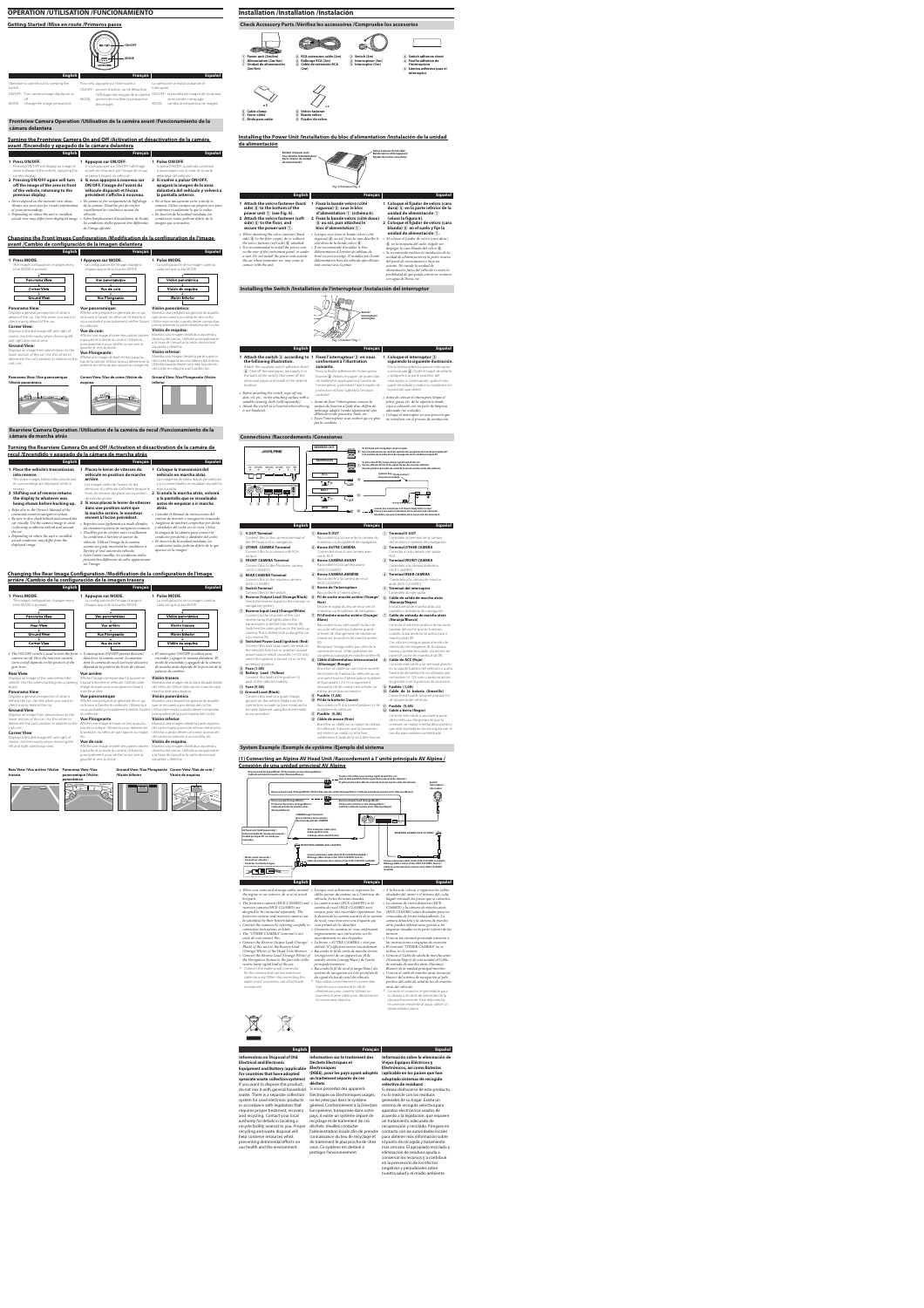# **Bedienungsanleitung**

**Deutsch**

Gracias por adquirir este producto Alpine. Con solo unos pocos pasos podrá proteger su producto, registrándolo a través de la siguiente dirección: www.alpine-usa.com/registration. Recibirá información sobre nuevos productos y software, promociones especiales, novedades sobre Alpine y participará en el sorteo de premios.

# **WARNUNG**

**Dieses Symbol weist auf wichtige Anweisungen hin. Bei Nichtbeachtung besteht die Gefahr von schweren Verletzungen oder Todesfällen.**

### **DER FAHRER MUSS BEI VERWENDUNG EINES KAMERASYSTEMS DIE TATSÄCHLICHE SITUATION IM UMFELD DES FAHRZEUGS IM AUGE BEHALTEN. ER MUSS DARAUF ACHTEN, DASS SICH WEDER MENSCHEN NOCH TIERE UM DAS FAHRZEUG HERUM AUFHALTEN. ANDERNFALLS KÖNNTEN DIESE VERLETZT WERDEN.**

Die Kamera unterstützt den Fahrer durch die Anzeige der Situation im Sichtfeld der Kamera am Bildschirm. Die Kamera arbeitet mit einem Weitwinkelobjektiv. Daher unterscheidet sich die Entfernungsperspektive auf dem Bildschirm vom normalen Seheindruck. Darüber hinaus ist die Anzeige der Rückfahrkamera spiegelverkehrt und entspricht damit dem Blick in den Rückspiegel.

In folgenden Situationen erbringt die Kamera unter Umständen nicht die volle Leistung: • ungünstige Wetterbedingungen wie starker Regen, Schnee,

### Nebel oder Schlamm • sehr hohe oder niedrige Temperaturen im Umfeld der Kamera • Fahrzeug in geneigter Position und/oder Straße mit Gefälle

besteht Feuergefahr usw. **VOR DEM ANSCHLUSS DAS KABEL VOM MINUSPOL DER BATTERIE ABKLEMMEN.**  werden

• direkter Einfall sehr starken Lichts wie von Autoscheinwerfern oder hellem Sonnenlicht • Fahrzeug wechselt von sehr heller in sehr dunkle Umgebung oder umgekehrt, beispielsweise in einem Parkhaus oder Tunnel

• sehr schwach beleuchtete Umgebung • Mauern oder Objekte, die sich diagonal zur Kamera befinden • eingeklappte Spiegel, die den Sichtwinkel der Kamera verändern • offene Türen oder Kofferraumdeckel

• Änderungen an der Fahrzeughöhe aufgrund der Beladung oder der hydraulischen Radaufhängung • Objekte, die sich an einer Ecke des Fahrzeugs befinden

### **GERÄT NICHT ÖFFNEN.**

Andernfalls besteht Unfallgefahr, Feuergefahr oder die Gefahr eines elektrischen Schlages.

### **HALTEN SIE KLEINE GEGENSTÄNDE WIE BATTERIEN**

**ODER SCHRAUBEN VON KINDERN FERN.** Werden solche Gegenstände verschluckt, besteht die Gefahr schwerwiegender Verletzungen. Suchen Sie unverzüglich einen Arzt auf, wenn ein Kind einen solchen Gegenstand verschluckt.

### **SICHERUNGEN IMMER DURCH SOLCHE MIT DER RICHTIGEN AMPEREZAHL ERSETZEN.**  Andernfalls besteht Feuergefahr oder die Gefahr eines

elektrischen Schlages. **NUR IN FAHRZEUGEN MIT 12-VOLT-BORDNETZ UND MINUS AN MASSE VERWENDEN.** 

### (Fragen Sie im Zweifelsfall Ihren Händler.) Andernfalls

### Andernfalls besteht die Gefahr eines elektrischen Schlages oder Verletzungsgefahr durch einen Kurzschluss.

### **BOLZEN UND MUTTERN DER BREMSANLAGE NICHT ALS MASSEPUNKTE VERWENDEN.**

Verwenden Sie für Einbau oder Masseanschluß NIEMALS Bolzen oder Muttern der Brems- bzw. Lenkanlage oder eines anderen sicherheitsrelevanten Systems oder des Benzintanks. Andernfalls besteht die Gefahr, dass Sie die Kontrolle über das Fahrzeug verlieren oder ein Feuer

### ausbricht. **BEIM BOHREN VON LÖCHERN LEITUNGEN UND**

**KABEL NICHT BESCHÄDIGEN.**  Wenn Sie beim Einbauen Löcher in das Fahrzeugchassis bohren, achten Sie unbedingt darauf, die Kraftstoffleitungen und andere Leitungen, den Benzintank und elektrische Kabel nicht zu berühren, zu beschädigen oder zu blockieren. Andernfalls besteht Feuergefahr.

### **WÄHREND DER FAHRT MÖGLICHST WENIG AUF DEN BILDSCHIRM SCHAUEN.**

Sie können dadurch vom Verkehr abgelenkt werden und einen Unfall verursachen.

### **ELEKTRISCHE KABEL NICHT SPLEISSEN.**

Kabel dürfen nicht abisoliert werden, um andere Geräte mit Strom zu versorgen. Andernfalls wird die Strombelastbarkeit des Kabels überschritten, und es besteht Feuergefahr oder die Gefahr eines elektrischen Schlages.

### **DAS GERÄT NICHT AN EINER STELLE EINBAUEN, AN DER ES BEIM FAHREN HINDERLICH SEIN KÖNNTE, WEIL ES Z. B. DAS LENKRAD ODER DEN SCHALTHEBEL BLOCKIERT.**

Andernfalls ist möglicherweise keine freie Sicht nach vorne gegeben, oder die Bewegungen des Fahrers sind so eingeschränkt, dass Unfallgefahr besteht.

### **DAFÜR SORGEN, DASS SICH DIE KABEL NICHT IN GEGENSTÄNDEN IN DER NÄHE VERFANGEN.**

Verlegen Sie die Kabel wie im Handbuch beschrieben, damit sie beim Fahren nicht hinderlich sind. Kabel, die sich im Lenkrad, im Schalthebel, im Bremspedal usw. verfangen, können zu äußerst gefährlichen Situationen führen.

### **ELEKTROKABEL NICHT IN DER NÄHE VON BAUTEILEN VERLEGEN, DIE HEISS WERDEN KÖNNEN ODER BEWEGLICH SIND.**

Verlegen Sie Kabel und sonstige Leitungen in ausreichendem Abstand zu Bauteilen, die sich erhitzen können oder beweglich sind, und sichern Sie die Kabel. Andernfalls besteht die Gefahr von mechanischen oder Hitzeschäden an der Kabelisolierung, die zu Kurzschlüssen, Feuer oder einem elektrischen Schlag führen können.

### **AUF KORREKTE ANSCHLÜSSE ACHTEN.**

Wenn Sie Anschlüsse an das elektrische System des Fahrzeugs vornehmen, berücksichtigen Sie bitte alle werkseitig bereits installierten Komponenten (z. B. Bord-Computer). Zapfen Sie nicht die Leitungen solcher Komponenten an, um dieses Gerät mit Strom zu versorgen. Wenn Sie das Gerät an den Sicherungskasten anschließen, achten Sie darauf, dass die Sicherung für den Stromkreis, an den Sie das Gerät anschließen wollen, einen geeigneten Ampere-Wert aufweist. Andernfalls kann es zu einem Feuer oder zu Schäden am Gerät und/oder am Fahrzeug kommen. Wenden Sie sich im Zweifelsfall bitte an Ihren Alpine-Händler.

### **DAS GERÄT NUR AN EIN 12-V-BORDNETZ IN EINEM FAHRZEUG ANSCHLIESSEN.**

ngangsleitung für den Rückfahrscheinw (orange/weiß) an das Stromversorgungskabel des Rückfahrscheinwerfers an. Nähere Informationen erhalten Sie bei Ihrem Alpine-Händler. Vergewissern Sie sich, dass diese Leitung mit dem Negativkabel des Rückfahrscheinwerfers verbunden wird.

Andernfalls besteht Feuergefahr, die Gefahr eines elektrischen Schlages oder anderer Verletzungen.

### **VOR DER FAHRT SICHERSTELLEN, DASS DIE HALTERUNG DER KAMERA UND/ODER DES OBJEKTSENSORS GUT BEFESTIGT IST UND DIE SCHRAUBEN FEST ANGEZOGEN SIND.** Andernfalls besteht Unfallgefahr.

**ZUR INSTALLATION ODER ÜBERPRÜFUNG VON KAMERA UND/ODER OBJEKTSENSOR ZUVOR DAS FAHRZEUG IN SICHERER UMGEBUNG IN WAAGRECHTER POSITION PARKEN, DEN MOTOR AUSSCHALTEN UND DIE HANDBREMSE ANZIEHEN.** Andernfalls besteht Unfallgefahr.

### **BEIM BOHREN MIT EINER BORHMASCHINE GEEIGNETE SICHERHEITSVORKEHRUNGEN ERGREIFEN, ZUM BEISPIEL EINE SCHUTZBRILLE TRAGEN, UM DIE AUGEN VOR UMHERFLIEGENDEN PARTIKELN ZU SCHÜTZEN.** Andernfalls besteht Verletzungsgefahr.

 **VORSICHT Dieses Symbol weist auf wichtige Anweisungen hin. Bei Nichtbeachtung besteht die Gefahr von Verletzungen bzw. Sachschäden.**

### **VERKABELUNG UND EINBAU VON FACHPERSONAL AUSFÜHREN LASSEN.** Die Verkabelung und der Einbau dieses Geräts erfordern technisches Geschick und Erfahrung. Zu Ihrer eigenen

Sicherheit sollten Sie Verkabelung und Einbau dem Händler überlassen, bei dem Sie das Gerät erworben haben.

 $\bullet~$ inclinazione del veicolo e/o della carreggiata • esposizione diretta a sorgenti di illuminazione ad elevata intensità, come ad esempio fanali o luce solare • passaggio da condizioni di illuminazione estremamente scarsa a condizioni di illuminazione estremamente intensa e viceversa,

### **DIE KABEL SO VERLEGEN, DASS SIE NICHT GEKNICKT ODER DURCH SCHARFE KANTEN GEQUETSCHT WERDEN.**

Verlegen Sie die Kabel so, dass sie sich nicht in beweglichen Teilen wie den Sitzschienen verfangen oder an scharfen Kanten oder spitzen Ecken beschädigt werden können. So verhindern Sie eine Beschädigung der Kabel.

### **NUR DAS VORGESCHRIEBENE ZUBEHÖR VERWENDEN UND DIESES SICHER EINBAUEN.**

Verwenden Sie ausschließlich das vorgeschriebene Zubehör. Andernfalls wird das Gerät möglicherweise beschädigt, oder es lässt sich nicht sicher einbauen. Wenn sich Teile lösen, stellen diese eine Gefahrenquelle dar, und es kann zu Betriebsstörungen kommen.

### **KABEL RICHTIG ANSCHLIESSEN**

### Schließen Sie die farbcodierten Kabel wie im Diagramm

angegeben an. Falsche Verbindungen können zu Fehlfunktionen am Gerät oder zu Beschädigungen am

# elektrischen System des Fahrzeugs führen.

# **DAS GERÄT NICHT WEITERBENUTZEN, WENN EIN**

**PROBLEM AUFTRITT.** 

Andernfalls kann es zu Verletzungen oder Schäden am Gerät kommen. Geben Sie das Gerät zu Reparaturzwecken an einen autorisierten Alpine-Händler oder den nächsten Alpine-Kundendienst.

### **BRINGEN SIE MIT AUSNAHME DER**

**RÜCKFAHRKAMERA SELBST KEINE TEILE AN STELLEN AN, DIE NASS WERDEN KÖNNEN ODER AN DENEN VIEL FEUCHTIGKEIT ODER STAUB ENTSTEHT.** Andernfalls kann ein Feuer oder Schaden verursacht werden.

### **DIE KAMERA NICHT AN KAROSSERIETEILEN AUS FLUORKARBON-KUNSTHARZ ODER AN GLAS**

# **ANBRINGEN.**

werden

Andernfalls kann sich die Halterung lockern. Dadurch könnte die Kamera herunterfallen, es bestünde Verletzungsgefahr und die Karosserie könnte beschädigt

### **DIE KAMERA NUR AN STELLEN ANBRINGEN, AUF DENEN DIE GESAMTE KLEBEFLÄCHE PLATZ FINDET.**

Andernfalls kann sich die Halterung lockern. Dadurch

könnte die Kamera herunterfallen, es bestünde Verletzungsgefahr und die Karosserie könnte beschädigt

### **HINWEIS**

**Pflege des Geräts** 

Üben Sie auf die Kamera oder die Halterung keinen zu großen Druck aus, denn andernfalls könnte sich die Kamera verschieben oder die Kamerahalterung lösen. • Reinigen Sie das Kameraobjektiv, die Halterung und die Kabel mit einem feuchten, nicht chemisch imprägnierten Tuch, denn

andernfalls könnten sich diese Teile verfärben, verformen oder in anderer Weise Schaden nehmen. • Reinigen Sie das Fahrzeug nicht in einer automatischen Waschanlage oder mit einem Hochdruckreiniger. Andernfalls

### könnte sich die Kamera lösen oder das Gerätekabel beschädigt werden und Wasser könnte in die Kamera oder das Fahrzeug eindringen • In einigen Fällen muss zur Montage des Geräts ein Loch in die Fahrzeugkarosserie gebohrt werden. Halten Sie

Ausbesserungslack (handelsübliches Produkt) bereit und tragen Sie diesen an den entsprechenden Stellen auf, um einer Rostbildung vorzubeugen. • Lösen Sie vor der Installation des HCE-C2100RD/HCE-C2600FD unbedingt das Kabel vom Minuspol (–) der Batterie. Dadurch vermeiden Sie die Gefahr einer Beschädigung des Geräts, falls es zu einem Kurzschluss kommt.

### • Schließen Sie die farbcodierten Leitungen wie im Diagramm angegeben an. Falsche Verbindungen können zu Fehlfunktionen am Gerät oder zu Beschädigungen am elektrischen System des Fahrzeugs führen. • Wenn Sie Anschlüsse an das elektrische System des Fahrzeugs

vornehmen, berücksichtigen Sie bitte alle werkseitig bereits installierten Komponenten (z. B. Bord-Computer). Zapfen Sie nicht die Leitungen solcher Komponenten an, um dieses Gerät mit Strom zu versorgen. Wenn Sie das HCE-C2100RD/ HCE-C2600FD an den Sicherungskasten anschließen, achten Sie darauf, dass die Sicherung für den Stromkreis, an den Sie das HCE-C2100RD/HCE-C2600FD anschließen wollen, einen

### geeigneten Ampere-Wert aufweist. Andernfalls kann es zu chäden am Gerät und/oder am Fahrzeug kommen. Wenden Sie sich im Zweifelsfall bitte an Ihren Alpine-Händler. • **Rückfahrkamera**

Die Rückfahrkamera ist speziell auf dieses System ausgelegt. Sie ist daher ein Spezialprodukt und sollte nicht in anderen Systemen verwendet werden.

• **Stromanschluss**

### • **Verwenden Sie in der Nähe der Kamera keine Mobiltelefone oder sonstigen Funkgeräte.**

Andernfalls kann die Anzeige am Bildschirm gestört werden oder es können andere Fehlfunktionen auftreten. Es empfiehlt sich daher, bei der Nutzung von Mobiltelefonen oder sonstigen Funkgeräten ausreichend Abstand von der Kamera zu halten. • **Montageort der Kamera** Vergewissern Sie sich vor der Montage, dass genug Platz für die Kamera vorhanden ist. Montieren Sie die Kamera möglichst in der Mitte der Stoßstange. Wenn Sie die Kamera nicht in der Mitte montieren, weicht das Bild von der tatsächlichen Situation

ab. Die Kalibrierung muss durchgeführt werden. • **Überprüfen der Anzeigefunktion** Überprüfen Sie zum Anschließen des Geräts, ob für den

Monitor eine kompatible Cinchbuchse zur Verfügung steht.

# **Istruzioni per l'uso**

**Italiano**

 **AVVERTIMENTO Questo simbolo rimanda a istruzioni** 

**importanti. La mancata osservanza di** 

### **queste norme potrebbe causare lesioni o decesso.**

**QUANDO SI UTILIZZA UN SISTEMA DI VIDEOCAMERA, IL CONDUCENTE DEVE ESEGUIRE UN'ISPEZIONE VISIVA DELLE CONDIZIONI EFFETTIVE DELL'AREA CIRCOSTANTE IL VEICOLO. ACCERTARSI CHE NON VI SIANO PERSONE O ANIMALI NELL'AREA IN CUI VERRÀ ESEGUITA LA MANOVRA PER EVITARE DI FERIRLI.** La videocamera assiste il conducente inviando immagini allo schermo in cui vengono mostrate le condizioni

presenti nel campo visivo della videocamera. La videocamera è dotata di un obiettivo grandangolare. Di conseguenza, la prospettiva della distanza a occhio nudo è diversa da quella visualizzata su schermo. Inoltre, le immagini mostrate dalla videocamera posteriore risultano capovolte in modo da riprodurre fedelmente la visuale dello specchietto retrovisore.

föremål som placerats i hörnet av fordone **TAG INTE ISÄR OCH GÖR INGA ÄNDRINGAR.**

Le prestazioni della videocamera potrebbero venire compromesse da fattori variabili quali: • condizioni meteorologiche, ad esempio pioggia abbondante, neve, nebbia o fango • temperature estremamente elevate o ridotte nell'area della videocamera

come ad esempio parcheggi interni o tunnel • aree caratterizzate da condizioni di illuminazione estremament scarsa • pareti o oggetti posizionati in diagonale rispetto alla

> **STRÖMKABEL FÖR ATT STRÖMFÖRSÖRJA NÅGOT ANNANT TILLBEHÖR.** Det leder till en för hög kabelbelastning och kan result

videocamera • specchietti retraibili che modificano l'angolo di visualizzazione della videocamera • portiere o portabagagli aperti • modifiche dell'altezza del veicolo a causa della portata del carico o delle sospensioni idrauliche

• oggetti posizionati all'angolo del veicolo **NON SMONTARE O MODIFICARE.**

Tale azione potrebbe causare incidenti, incendi o scosse elettriche.

### **TENERE LE PARTI PICCOLE QUALI BULLONI O VITI FUORI DALLA PORTATA DEI BAMBINI.**

Se ingeriti potrebbero causare gravi danni. In caso di ingerimento, consultare immediatamente un medico. **USARE FUSIBILI DI RICAMBIO DELL'AMPERAGGIO** 

**CORRETTO.** Altrimenti potrebbero derivarne incendi o scosse elettriche.

**UTILIZZARE SOLO IN VEICOLI CON TERRA NEGATIVA** 

**A 12 VOLT.** (se non si è sicuri, controllare con il proprio rivenditore.)

Diversamente si potrebbero causare incendi o altri danni. **PRIMA DI ESEGUIRE I COLLEGAMENTI, SCOLLEGARE IL CAVO DEL TERMINALE NEGATIVO DELLA BATTERIA.**

Altrimenti potrebbero derivare scosse elettriche o altre lesioni dovute a cortocircuiti.

### **PER ESEGUIRE I COLLEGAMENTI DI TERRA, NON UTILIZZARE BULLONI O DADI DEI SISTEMI DI**

**FRENATA O DI STERZO.** Non utilizzare MAI bulloni o dadi dei sistemi di frenata e di sterzo (o di qualsiasi altro sistema di sicurezza), o dei serbatoi per eseguire l'installazione o per i collegamenti di terra. L'utilizzo di queste parti potrebbe inibire il controllo del veicolo e causare incendi o altro.

### **NELL'EFFETTUARE I FORI, NON DANNEGGIARE I TUBI O I CAVI.**

Nell'effettuare i fori nel telaio per l'installazione, fare attenzione a non entrare in contatto, danneggiare o ostruire i tubi, i condotti della benzina, i serbatoi o i cavi elettrici. La non osservanza di queste precauzioni potrebbe causare incendi.

**DURANTE LA GUIDA EVITARE DI GUARDARE A LUNGO IL MONITOR.** Ciò potrebbe distogliere l'attenzione del conducente dalla

guida e causare incidenti.

**NON UTILIZZARE I CAVI PER EFFETTUARE ALTRI COLLEGAMENTI.**

Non eliminare mai le parti isolanti dei cavi per alimentare altri apparecchi. Diversamente la capacità di trasporto di corrente del cavo in questione viene superata causando incendi o scosse elettriche.

**NON INSTALLARE IN LUOGHI CHE POTREBBERO INTERFERIRE CON LE OPERAZIONI DI GUIDA QUALI LO STERZO O LA LEVA DEL CAMBIO.**

Diversamente si potrebbe ostruire la visuale della strada o interferire con i movimenti del conducente e causare gravi incidenti.

### **EVITARE CHE I CAVI SI IMPIGLINO AGLI OGGETTI CIRCOSTANTI.**

Effettuare i collegamenti seguendo le istruzioni in modo che i cavi non interferiscano con la guida. I cavi o i fili che interferiscono o si impigliano in parti quali lo sterzo, la leva del cambio, i pedali, ecc. potrebbero essere pericolosi.

**NON POSARE I CAVI ELETTRICI IN PROSSIMITÀ DI COMPONENTI CALDI O IN MOVIMENTO.** Posare i cavi e il cablaggio in un luogo lontano dai componenti caldi o in movimento e fissarli in modo sicuro per evitare surriscaldamenti o danni meccanici all'isolamento dei cavi, che potrebbero provocare

cortocircuiti, incendi o scosse elettriche. **EFFETTUARE I COLLEGAMENTI IN MODO CORRETTO.** Durante le operazioni di cablaggio del sistema elettrico

del veicolo, tenere presente i componenti preinstallati (ad esempio il computer di bordo). Non utilizzare questi fili per alimentare l'unità. Quando si collega il dispositivo alla

scatola dei fusibili, assicurarsi che l'amperaggio del fusibile

### del circuito specifico del dispositivo sia corretto. In caso contrario, si corre il rischio di incendi o danni all'unità e/o al veicolo. In caso di dubbi, rivolgersi al fornitore Alpine. **UTILIZZARE IL PRODOTTO IN VEICOLI CON BATTERIA DA 12 V.**

Un utilizzo diverso da quello indicato potrebbe causare

incendi, scosse elettriche o altri incidenti.

**PRIMA DELLA GUIDA, VERIFICARE CHE IL SUPPORTO DI MONTAGGIO DELLA VIDEOCAMERA E/O DEL SENSORE SIA FISSATO SALDAMENTE E CHE LE VITI** 

• переход из темноты на свет и наоборот, как например, в случае гаража или туннеля • места с крайне плохим освещение

**SIANO SERRATE CORRETTAMENTE.** In caso contrario, si corre il rischio di incidenti. **ESEGUIRE LE OPERAZIONI DI INSTALLAZIONE O VERIFICA DELLA VIDEOCAMERA E/O DEL SENSORE DI OGGETTI DOPO AVERE PARCHEGGIATO L'AUTOVETTURA IN UN'AREA PIANA E SICURA, SPEGNENDO IL MOTORE E TIRANDO IL FRENO A** 

**ATTENZIONE** 

**MANO.** In caso contrario, si corre il rischio di incidenti.

> **QUANDO SI UTILIZZA UN TRAPANO PER ESEGUIRE UN FORO, ASSICURARSI DI INDOSSARE OCCHIALI DI PROTEZIONE PER EVITARE CHE EVENTUALI FRAMMENTI PENETRINO NEGLI OCCHI.** In caso contrario, si corre il rischio di lesioni.

**Questo simbolo rimanda a istruzioni importanti. La mancata osservanza di queste norme potrebbe causare lesioni o danni materiali.**

> **I COLLEGAMENTI E L'INSTALLAZIONE DEVONO ESSERE EFFETTUATI DA PERSONALE QUALIFICATO.** I collegamenti e l'installazione dell'apparecchio richiedono conoscenze tecniche ed esperienza particolari. Per ragioni di sicurezza, contattare sempre il rivenditore presso il quale è stato acquistato il prodotto per eseguire l'installazione. **SISTEMARE I CAVI IN MODO CHE NON VENGANO PIEGATI O COMPRESSI DA PARTI METALLICHE**

**TAGLIENTI.**

Per evitare che vengano danneggiati o piegati, sistemare i cavi e i fili lontano da parti mobili (quali le guide dei sedili)

o da parti taglienti o aguzze.

**UTILIZZARE SOLO ACCESSORI SPECIFICI E** 

**INSTALLARLI CORRETTAMENTE.**

Assicurarsi di utilizzare solo accessori specifici. L'utilizzo

di altri accessori potrebbero danneggiare l'apparecchio internamente o determinare una non corretta installazione. I componenti potrebbero non rimanere collegati in modo saldo e provocare problemi di funzionamento o pericoli.

### **COLLEGARE I CAVI CORRETTAMENTE**

Assicurarsi di collegare i cavi in base al diagramma di installazione, seguendo i colori. Collegamenti non corretti possono causare problemi di funzionamento dell'unità o danni al sistema elettrico dell'automobile.

### **INTERROMPERE IMMEDIATAMENTE L'USO IN CASO DI PROBLEMI.**

Diversamente si potrebbero causare danni alla persona o al prodotto. Per riparazioni, rivolgersi ad un rivenditore autorizzato Alpine o al più vicino centro di assistenza Alpine.

### **AD ECCEZIONE DELLA VIDEOCAMERA E/O DEL SENSORE DI OGGETTI, NON FISSARE ALTRE PARTI A AREE CHE POTREBBERO BAGNARSI O INTERESSATE DA ALTI LIVELLI DI UMIDITÀ O POLVERE.**

In caso contrario, si corre il rischio di incendi o danni. **NON FISSARE LA VIDEOCAMERA A CARROZZERIE IN** 

### **RESINA FLUOROCARBONICA O A COMPONENTI IN VETRO.**

**ADESIVA.**

Ciò potrebbe ridurre la resistenza del supporto di montaggio della videocamera che potrebbe cadere e

**AVVISO**

• **Manutenzione del dispositivo** Non esercitare una pressione eccessiva sulla telecamera o sul relativo supporto in quanto ciò potrebbe causare una modifica dell'orientamento della telecamera o il distacco della staffa del supporto.

• Per evitare modifiche del colore o della forma o danni all'obiettivo della telecamera, al supporto e ai cavi, pulire tali

componenti con un panno umido senza usare prodotti chimici. • Non utilizzare un apparecchio per il lavaggio automatico o un apparecchio per il lavaggio a alta pressione. Ciò potrebbe provocare lo staccamento della videocamera, danneggiare il cavo del dispositivo o causare la penetrazione di acqua all'interno della videocamera o dell'autovettura. • In molti casi, per fissare del dispositivo è necessario praticare un

foro nella carrozzeria, nel qual caso è necessaria una vernice di ritocco antiruggine (prodotto in commercio) da tenere a portata

di mano.

• Assicurarsi di scollegare il cavo dal polo negativo (–) della batteria prima di installare il lettore HCE-C2100RD/HCE-C2600FD. Così facendo, il rischio di danni all'apparecchio in

caso di cortocircuiti viene ridotto.

• Assicurarsi di collegare i cavi differenziati in base al colore in

base al diagramma. Collegamenti errati potrebbero causare problemi di funzionamento o danneggiare il sistema elettrico

• Nell'effettuare i collegamenti al sistema elettrico dell'automobile,

dell'automobile.

• **Informazioni sulla videocamera posteriore**

tenere conto dei componenti installati in fabbrica (ad esempio, computer di bordo). Non utilizzare questi cavi per fornire alimentazione all'apparecchio. Quando la retrocamera HCE-C2100RD/HCE-C2600FD viene collegata alla scatola fusibili, assicurarsi che il fusibile preposto sia dell'amperaggio corretto. Diversamente l'automobile e/o la retrocamera potrebbero danneggiarsi. Se non si è certi dell'amperaggio corretto, chiedere Прежде чем приступать к установке, убедитесь, что имеется достаточно места для установки камеры. Если возможно, установите камеру по центру бампера. Если камера установлена не по центру, изображение может отличатьс

al rivenditore Alpine.

narcia.

La videocamera posteriore è stata ottimizzata per essere utilizzata congiuntamente a questo sistema. Trattandosi di un prodotto specifico, non deve essere utilizzata con altri sistemi.

• **Informazioni sull'alimentazione**

Collegare il cavo di ingresso della retromarcia (arancione/ bianco) al cavo di alimentazione del fanale di retromarcia. Per i dettagli, rivolgersi al fornitore Alpine. Verificare che il collegamento venga effettuato al polo negativo del fanale di

• **Non utilizzare cellulari o dispositivi wireless nelle vicinanze** 

**della videocamera.**

Ciò potrebbe creare disturbi di ricezione sullo schermo o problemi di funzionamento. Si consiglia di utilizzare telefoni cellulari o dispositivi wireless lontano dalla videocamera. • **Informazioni sulla posizione di installazione della** 

**videocamera**

E Service performed by an unauthorized person, company or association.  $\widehat{F}$  Any product which has the serial number defaced, altered or removed.  $\widehat{z}$  Any product which has been adjusted, altered or modified without

 $\circledast$  Any product not distributed by Alpine within the United States, Puerto

Prima dell'installazione, assicurarsi che vi sia spazio sufficiente per posizionare la videocamera. Se possibile, installare la videocamera nella parte centrale del paraurti. Se la videocamera non viene installata in posizione centrale, l'immagine potrebbe essere diversa rispetto alla vista effettiva. È necessario eseguire

la calibrazione.

• **Verifica del funzionamento del display**

Per connetterla alla unità, verificare che il monitor abbia un

ingresso specifico per le retrocamere Alpine.

# **Om dessa instruktioner**

 $\left(\overline{1}\right)$  You are responsible for delivery of the product to an Authorized Alpine Service Center or Alpine for repair and for payment of any initial shipping charges. Alpine will, at its option, repair or replace the product with a new or reconditioned product without charge. If the repairs are covered by the warranty, and if the product was shipped to an Authorized Alpine Service Center or Alpine, Alpine will pay the return



**information. Ignorera inte det som sägs här eftersom det kan leda till skador på person eller egendom.**

> **LIMITED WARRANTY** ALPINE ELECTRONICS OF AMERICA, INC. AND ALPINE OF CANADA INC. ("Alpine"), are dedicated to quality craftsmanship and are pleased to offer this Warranty. We suggest that you read it thoroughly. Should you have any questions, please contact your Dealer or contact Alpine at one of the telephone

**VID ANVÄNDNING AV ETT KAMERASYSTEM, MÅSTE FÖRAREN UTFÖRA EN VISUELL KONTROLL AV DET FAKTISKA TILLSTÅNDET KRING FORDONET. KONTROLLERA ATT DET INTE FINNS NÅGRA PERSONER ELLER DJUR I DET OMRÅDE DÄR FORDONET MANÖVRERAS, EFTERSOM DESSA KAN**  En kamera hjälper föraren genom att skicka bilder till

**SKADAS.**

skärmen, där den visar förhållandena inom kamerans synfält. Kameran använder en vidvinkellins. Det är därför skillnad i avståndsperspektivet mellan vad du normalt sett ser och vad som visas på skärmen. Dessutom har bilderna som backkameran visar spegelvänts, så att de visas på samma sätt som det man ser i backspegeln.

Kameran kanske inte fungerar till fullo beroende på variabler som t.ex: • väderförhållanden som ösregn, snö, dimma eller lera • extremt höga eller låga temperaturer nära kameran

• lutande bil och/eller väg • direkt exponering för mycket starkt ljus som t.ex. en frontstrålkastare eller starkt solljus • flytt från mörker till mycket starkt ljus och vice versa som parkeringsgarage eller tunnlar • extremt dåligt belysta områden

• väggar eller föremål i diagonal riktning från kameran • infällda speglar som ändrar kamerans visningsvinkel

Ciò potrebbe ridurre la resistenza del supporto di montaggio della videocamera che potrebbe cadere e provocare lesioni o danni alla carrozzeria dell'autovettura. Se till att de färgkodade kablarna ansluts enligt kopplingsschemat. Felaktiga anslutningar kan leda till att produkten eller fordonets elektriska system skadas.

• öppna dörrar eller bagageluckor • förändringar i fordonets höjd p.g.a. lastkapacitet eller hydraulisk

### **NON FISSARE LA VIDEOCAMERA A SUPERFICI SU CUI NON SIA POSSIBILE APPLICARE L'INTERA SUPERFICIE AVBRYT GENAST ANVÄNDNING OM PROBLEM UPPSTÅR.**

fjädring

Det kan resultera i en olycka, brand eller elektriska stötar.

provocare lesioni o danni alla carrozzeria dell'autovettura. **MED UNDANTAG AV KAMERAN, FÄST INTE NÅGRA DELAR PÅ OMRÅDEN SOM KOMMER ATT BLI BLÖTA, ELLER PÅ YTOR DÄR DET SAMLAS MYCKET FUKT** 

**FÖRVARA SMÅ FÖREMÅL SOM T.EX. BULTAR OCH SKRUVAR UTOM RÄCKHÅLL FÖR BARN.** Om något föremål skulle sväljas, skall en läkare kontaktas

omedelbart. **ANVÄND RÄTT AMPERETAL VID BYTE AV SÄKRINGAR.**

Fel amperetal kan orsaka brand eller elektriska stötar. **ANVÄND BARA ENHETEN I BILAR MED 12-**

**VOLTSYSTEM SOM HAR NEGATIV (–) JORD.** (Återförsäljaren kan hjälpa dig om du är osäker.) Felaktig anslutning kan resultera i brand, elektriska stötar eller

andra skador. **KOPPLA UR KABELN FRÅN DET NEGATIVA (–) UTTAGET PÅ BILBATTERIET INNAN** 

> $\widehat{B}$  Les dégâts provoqués par un accident ou une mauvaise utilisation, y ompris des bobines acoustiques grillées suite à une surexcitation de enceintes (augmentation du niveau de l'amplificateur jusqu'à atteindre un effet de distorsion ou d'écrêtage), une défaillance mécanique des enceintes (perforations, déchirures ou fentes), panneaux LCD fissuré ou endommagés, disques durs endommagés ou ayant subi une chute. C Tout dégât provoqué par négligence, usage inapproprié, mauvaise utilisation ou par le non-respect des instructions indiquées dans le

**ANSLUTNINGARNA GÖRS.** Detta för att undvika risken för elektriska stötar eller olycksfall på grund av kortslutning.

> cataclysmes naturels; Les frais ou les dépenses re

autorisée; F Les produits dont le numéro de série a été effacé, modifié ou retiré;  $\widehat{z}$  Les produits qui ont été adaptés ou modifiés sans le consentement

**MONTERA VARKEN MUTTRAR ELLER BULTAR I NÅGON DEL AV BROMSSYSTEMET VID JORDANSLUTNINGAR.**

Bultar eller muttrar som hör till någon vätsketank, styr- eller bromssystemet (eller något annan system som är av betydelse för säkerheten) ska ALDRIG användas för kabeldragning eller jordanslutning. Användandet av sådana delar kan leda till att fordonets styrförmåga

försämras och orsaka bromsfel, brand eller personskada. **SE TILL ATT VARKEN RÖR, VÄTSKELEDNINGAR ELLER** 

**KABLAR VIDRÖRS, SKADAS ELLER FÖRHINDRAS VID BORRNING AV HÅL.** Undersök chassit innan hålen borras så att inte några

slangar, kablar, bränsleledningar eller liknande råkar skadas. Det kan leda till att brand uppstår.

**HÅLL I MÖJLIGASTE MÅN BLICKEN BORTA FRÅN TECKENFÖNSTRET UNDER KÖRNING.** Teckenfönstret kan vara en störande faktor och leda

bort uppmärksamheten från trafiken, vilket kan leda till olyckor. **KAPA INTE BORT KABELMANTELN FRÅN EN** 

brand eller elektriska stötar.

**T.EX. I NÄRHETEN AV RATT ELLER VÄXELSPAK.** Om installationen försämrar sikten eller hindrar rörelsen hos väsentliga funktioner kan det lätt leda till olyckor. **SE TILL ATT INTE KABLARNA TRASSLAR IN SIG I** 

**OMGIVANDE FÖREMÅL.**

Utför kabeldragningen enligt anvisningarna för att undvika arrangemang som kan äventyra körningen. Kablar och anslutningar i närheten av rattstång, växelspak, bromspedal och liknande kritiska platser kan vara mycket farligt. **DRA INTE STRÖMKABLAR NÄRA VARMA ELLER** 

**RÖRLIGA DELAR.**

Dra kablar och sladdar på avstånd från varma eller rörliga delar, och fäst dem säkert så att inte kablarnas isolering skadas av värme/mekanik. Det kan medföra kortslutning,

brand eller elektrisk stöt.

**GÖRA KORREKTA ANSLUTNINGAR.**

V'envoyez aucun produit à ces adres Appelez notre numéro gratuit ou visitez notre site Web si vous recherchez un centre de service.

När du gör anslutningarna till fordonets elsystem måste du ta hänsyn till de komponenter som redan är installerade (t.ex. en dator). Led inte ström till denna produkt via strömkabeln till en sådan komponent. Kontrollera att säkringen för avsedd krets har rätt amperetal innan anslutning till säkringsdosan. Om du ansluter till en säkring med fel amperetal riskerar du att skada enheten och/eller fordonets elsystem. Kontakta en ALPINE-

handlare om osäkerhet föreligger.

**DEN HÄR PRODUKTEN ÁR ENDAST AVSEDD FÖR MONTERING I BILAR MED 12 VOLTS-SYSTEM.** Annan användning kan resultera i brand, elektriska stötar

eller andra skador.

**KONTROLLERA ATT KAMERANS FÄSTE SITTER ORDENTLIGT OCH ATT SKRUVARNA ÄR ÅTDRAGNA** 

**Svenska эксплуатации**

**INNAN KÖRNING AV BILEN PÅBÖRJAS.** En olycka kan inträffa om detta inte kontrolleras. **(segnale video NTSC) 16:9 Uscita immagine per scherm** 

**NÄR KAMERAN SKA INSTALLERAS, ELLER NÄR MAN KONTROLLERAR ATT DEN INSTALLERATS KORREKT, MÅSTE BILEN FÖRST PARKERAS PÅ EN PLAN, SÄKER PLATS, MOTORN STÄNGAS AV OCH HANDBROMSEN** 

**DRAS ÅT.**

En olycka kan inträffa om detta inte kontrolleras. **ANVÄND SKYDDSGLASÖGON OM DU BORRAR HÅL, SÅ ATT INTE FRAGMENT HAMNAR I DINA ÖGON.** Personskador kan inträffa om detta inte kontrolleras.

 **FÖRSIKTIGHET**

**Strömbehov .......................................................... 12 V DC** ... Negativ jord

**Den här symbolen markerar viktig information. Om inte dessa anvisningar följs kan det leda till person- eller** 

**materialskador.**

**LÅT EN FACKKUNNIG TEKNIKER GÖRA KABELDRAGNINGEN OCH MONTERINGEN.** Kabeldragningen och monteringen av denna apparat kräver teknisk kunskap och erfarenhet. Kontakta återförsäljaren, som sålde apparaten, för utförandet av

säker montering.

**DRA KABLARNA RAKA OCH SÅ ATT DE INTE KOMMER I KLÄM ELLER SKAVER MOT SKARPA KANTER.** Undvik kläm- och nötskador genom att se till att kablarna går fria från rörliga delar (t.ex. bilsätenas glidbanor) och

skarpa och spetsiga kanter.

**ANVÄND ALLTID SPECIFICERADE TILLBEHÖR OCH** 

.<br>peбования по питанию ................................... 12 В пост. тока **Тип заземления ................................................... Заземление отрицательного** 

**MONTERA TILLBEHÖREN ORDENTLIGT.** Användandet av andra delar än de som är avsedda för denna apparat kan leda till att apparaten skadas invändigt eller till ostadig montering på grund av lossnande delar.

**ANSLUT KABLARNA ORDENTLIGT**

I annat fall kan personskador eller skador på själva enheten uppstå. Lämna apparaten till återförsäljaren för reparation.

**ELLER DAMM.** Om detta inte beaktas kan det orsaka brand eller skador.

### **KAMERAN FÅR INTE MONTERAS PÅ BILPLÅT ELLER**

**GLAS SOM BEHANDLATS MED FLUORETENPLAST.** Detta kan försvaga kamerafästet. Det kan göra så den ramlar av och orsakar olyckor eller skador på bilens kaross.

### **MONTERA INTE KAMERAN PÅ YTOR DÄR HELA DEN SJÄLVHÄFTANDE YTAN INTE KAN APPLICERAS.**

Detta kan försvaga kamerafästet. Det kan göra så den ramlar av och orsakar olyckor eller skador på bilens kaross.

### **MEDDELANDE**

### • **Om vård av enheten**

Utsätt inte kameran eller fästet för överdriven belastning, eftersom det kan få kamerans riktning att ändras eller fästet att lossna.

• För att kameralinsen, fästet och sladdarna inte ska missfärgas, deformeras eller försämras, kan du torka av dem med en fuktig trasa, fri från kemikalier.

• Använd inte en automatisk biltvätt eller högtryckstvätt. Det kan få kameran att lossa, skada kamerans sladd eller få vatten att tränga in i kameran eller bilen.

I vissa fall måste ett hål borras i karossen för infästnir av enheten. Då behöver hålet först också behandlas med

rostskyddsfärg (återförsäljarprodukt). • Koppla bort kabeln från batteriets minuspol (–) innan du

• installerar HCE-C2100RD/HCE-C2600FD. Då undviker du risken för kortslutningar som kan skada enheten. Se till att du ansluter de färgmärkta kablarna enligt

kopplingsschemat. Felaktiga anslutningar kan göra så att enheten inte fungerar som den ska, och kan också orsaka skador på fordonets elsystem.

**MONTERA INTE APPARATEN PÅ EN PLATS DÄR DEN KAN UTGÖRA RISK FÖR FORDONETS MANÖVRERING,**  чтобы не коснуться, не повредить и не блокировать трубы, топливопроводы, баки и электропровода. Несоблюдение этих предосторожностей может привести к пожару.

• När du gör anslutningarna till fordonets elsystem måste du ta hänsyn till de komponenter som redan är installerade (t.ex. en dator). Använd inte ledningarna till sådana komponenter som strömförsörjningskablar för den här enheten. När du ansluter HCE-C2100RD/HCE-C2600FD till säkringsplinten måste du se till att säkringen för den krets du tänker använda har rätt amperetal för HCE-C2100RD/HCE-C2600FD. Om du ansluter till en säkring med fel amperetal riskerar du att skada enheten och/eller fordonets elsystem. Kontakta din ALPINEåterförsäljare om du känner dig osäker.

### • **Om den bakre kameran**

Backkameran har optimerats för användning i detta system och ska inte användas i andra system.

• **Om strömanslutning**

Anslut en reverserad ingångskabel (orange/vit) till backljusets strömkabel. Kontakta din Alpine-återförsäljare för mer information. Se till att denna anslutning görs till backljusets

negativa sida. • **Använd inte en mobiltelefon och andra trådlösa enheter intill kameran.**

Då kan brus uppstå på skärmen och kameran kan upphöra att fungera. Det rekommenderas att mobiltelefoner och andra trådlösa enheter används på behörigt avstånd från kameran.

• **Om plats för installation av kamera** Kontrollera att det finns tillräckligt utrymme för installation av kameran innan den installeras. Montera kameran i mitten av stötfångaren om det är möjligt. Om kameran inte är centrerad kan bilden skilja sig åt från vad som faktiskt visas. Kalibrering är nödvändigt.

• **Kontrollera bildskärmens funktion**

Kontrollera om bildskärmen kräver ett kompatibelt RCAstiftuttag för anslutning av enheten.

**Инструкция по** 

### **Русский ПРЕДУПРЕЖДЕНИЕ Этот символ обозначает важные инструкции. Несоблюдение этих инструкций может привести к**

**тяжелой травме или смерти. ПРИ ИСПОЛЬЗОВАНИИ СИСТЕМЫ КАМЕР, ВОДИТЕЛЬ ДОЛЖЕН ВИЗУАЛЬНО ПРОВЕРЯТЬ** 

**РЕАЛЬНУЮ ОБСТАНОВКУ ВОКРУГ АВТОМОБИЛЯ. УБЕДИТЕСЬ, ЧТО В МЕСТЕ ВЫПОЛНЕНИЯ МАНЕВРОВ НЕТ ЛЮДЕЙ ИЛИ ЖИВОТНЫХ, В ПРОТИВНОМ СЛУЧАЕ ВЫ ИХ МОЖЕТЕ ТРАВМИРОВАТЬ.**

Камера помогает водителю, отправляя не экран изображение окружающей обстановки, как ее видит камера. Камера оснащена широкоугольным объективом. Таким образом, восприятие расстояния в реальности и на экране отличается. Кроме того, изображение, передаваемое камерой заднего вида, перевернуто, чтобы не отличаться от изображения в зеркале заднего вида.

Камера может работать не на максимум возможностей в связи с различными обстоятельствами, такими как: • погодные условия, как например, сильный дождь, снег, туман или грязь

• крайне высокая или низкая температура возле камеры • наклон автомобиля и/или дороги • прямое воздействие очень яркого света, как например, фары или яркое солнце

• стены или предметы, расположенные по диагонали к камере • убранные зеркала, изменяющие угол зрения камеры • открытые двери или багажник

• изменение высоты автомобиля вследствие загрузки или изменения дорожного просвет • препятствия на углу автомобиля

**НЕ РАЗБИРАЙТЕ И НЕ ВНОСИТЕ ИЗМЕНЕНИЯ.** Это может стать причиной несчастного случая, пожара

или поражения электрическим током. **ДЕРЖИТЕ МЕЛКИЕ ПРЕДМЕТЫ, ТАКИЕ КАК БОЛТЫ ИЛИ ВИНТЫ, ВНЕ ДОСЯГАЕМОСТИ ДЕТЕЙ.**

Проглатывание этих предметов может привести с тяжелой травме. В случае проглатывания немедленно обращайтесь к врачу.

**ПРИ ЗАМЕНЕ ПРЕДОХРАНИТЕЛЕЙ ИСПОЛЬЗУЙТЕ ТОЛЬКО ПРЕДОХРАНИТЕЛИ С ПРАВИЛЬНЫМ НОМИНАЛЬНЫМ ТОКОМ.** В противном случае может произойти пожар или

поражение электрическим током. **ИСПОЛЬЗОВАТЬ ТОЛЬКО В АВТОМОБИЛЯХ** 

**С ПИТАНИЕМ БОРТОВОЙ СЕТИ +12 В И ЗАЗЕМЛЕНИЕМ НА КУЗОВ АВТОМОБИЛЯ.** (Если вы не уверены, проконсультируйтесь с дилером.) В противном случае может произойти пожар и т. д.

**ПРЕЖДЕ ЧЕМ ПОДКЛЮЧАТЬ ПРОВОДА, ОТСОЕДИНИТЕ КАБЕЛЬ ОТ ОТРИЦАТЕЛЬНОГО ЗАЖИМА АККУМУЛЯТОРА.**

В противном случае может произойти поражение электрическим током или травма вследствие

короткого замыкания. **НЕ ИСПОЛЬЗУЙТЕ ДЛЯ ЗАЗЕМЛЕНИЯ БОЛТЫ ИЛИ ГАЙКИ ТОРМОЗНЫХ СИСТЕМ ИЛИ СИСТЕМ** 

### **РУЛЕВОГО УПРАВЛЕНИЯ.** Болты или гайки тормозных систем или систем

рулевого управления (или в любых других системах, связанных с безопасностью), или баки НИКОГДА не должны использоваться для установки оборудования или заземления. Использование этих частей может привести к нарушению управления автомобилем, возгоранию и т. д.

**НЕ ПОВРЕДИТЕ ТРУБКИ ИЛИ ПРОВОДА ПРИ ПРОСВЕРЛИВАНИИ ОТВЕРСТИЙ.**

При просверливании отверстий в шасси для установки оборудования, будьте осторожны,

### **ПРИ УПРАВЛЕНИИ АВТОМОБИЛЕМ СТАРАЙТЕСЬ СМОТРЕТЬ НА ЭКРАН КАК МОЖНО РЕЖЕ.**

перед автомобилем и стать причиной аварии. **НЕ СРАЩИВАЙТЕ ЭЛЕКТРИЧЕСКИЕ КАБЕЛИ.** Ни в коем случае не снимайте изоляцию кабеля

для подачи питания на другое оборудование. Это приведет к превышению допустимой нагрузки по току провода и станет причиной пожара или поражения электрическим током.

### **НЕ УСТАНАВЛИВАЙТЕ ОБОРУДОВАНИЕ ТАМ, ГДЕ ОНО МОЖЕТ ПОМЕШАТЬ РАБОТЕ АВТОМОБИЛЯ, НАПРИМЕР НА РУЛЕВОМ КОЛЕСЕ ИЛИ РЫЧАГЕ ПЕРЕКЛЮЧЕНИЯ ПЕРЕДАЧ.**

Это может затруднить передний обзор или помешать движению и т. д. и приведет к серьезной аварии.

### **СЛЕДИТЕ ЗА ТЕМ, ЧТОБЫ КАБЕЛИ НЕ ЗАПУТЫВАЛИСЬ В ОКРУЖАЮЩИХ ПРЕДМЕТАХ.** Расположите провода и кабели согласно инструкциям

в руководстве, чтобы они не мешали во время управления автомобилем. Кабели или провода, которые мешают или висят в таких местах как рулевое колесо, рычаг переключения передач или педаль тормоза и т. д. могут представлять чрезвычайную опасность.

### **НЕ ПРОВОДИТЕ ЭЛЕКТРИЧЕСКИЕ КАБЕЛИ ВБЛИЗИ ГОРЯЧИХ ИЛИ ДВИЖУЩИХСЯ ЧАСТЕЙ**

Проводите кабели и провода на расстоянии от горячих или движущихся частей и надежно фиксируйте их для предотвращения теплового и механического повреждения кабельной изоляции, что может стать причиной короткого замыкания, пожара или поражения электрическим током.

### **ПОДКЛЮЧЕНИЯ ДОЛЖНЫ БЫТЬ ВЫПОЛНЕНЫ**

**ПРАВИЛЬНО.** При подключении к электрической системе автомобиля учитывайте предварительно установленные компоненты (напр., бортовой компьютер). Не подключайтесь к этим выводам для подачи питания на данное устройство. При подключении к блоку плавких предохранителей убедитесь, что предохранитель, выбранный для устройства, поддерживает соответствующую силу тока. В противном случае может произойти пожар или повреждение устройства и/или автомобиля. Если сомневаетесь, обратитесь к дилеру Alpine.

### **ИСПОЛЬЗУЙТЕ ДАННЫЙ ПРОДУКТ ДЛЯ ПЕРЕДВИЖНОЙ ТЕХНИКИ С ПИТАНИЕМ БОРТОВОЙ СЕТИ +12 В И ЗАЗЕМЛЕНИЕМ НА КУЗОВ АВТОМОБИЛЯ.**

Использование в любых других условиях может привести к пожару, поражению электрическим током или другой травме.

**ПРЕЖДЕ ЧЕМ НАЧИНАТЬ ДВИЖЕНИЕ УБЕДИТЕСЬ, ЧТО КРЕПЛЕНИЯ КАМЕРЫ УСТАНОВЛЕНЫ НАДЕЖНО, И ЧТО ВИНТЫ ПЛОТНО ЗАТЯНУТЫ.**

В противном случае может произойти авария.

**ПРЕЖДЕ ЧЕМ УСТАНАВЛИВАТЬ ИЛИ ПРОВЕРЯТЬ КАМЕРУ, ОСТАНОВИТЕ АВТОМОБИЛЬ НА РОВНОМ И БЕЗОПАСНОМ МЕСТЕ, ВЫКЛЮЧИТЕ ДВИГАТЕЛЬ И УСТАНОВИТЕ РУЧНОЙ ТОРМОЗ.** В противном случае может произойти авария. **ПРИ ИСПОЛЬЗОВАНИИ ДРЕЛИ ДЛЯ СВЕРЛЕНИЯ ОТВЕРСТИЯ ПРИМИТЕ МЕРЫ ПРЕДОСТОРОЖНОСТИ, НАПРИМЕР, НАДЕНЬТЕ ОЧКИ, ЧТОБЫ УБЕРЕЧЬ ГЛАЗА ОТ ПОПАДАНИЯ МУСОРА.** В противном случае возможна травма  **ОСТОРОЖНО Этот символ обозначает важные** 

### **инструкции. Несоблюдение этих инструкций может привести к травме или повреждению имущества.**

### **ДЛЯ ПРОКЛАДКИ ПРОВОДОВ И УСТАНОВКИ ОБОРУДОВАНИЯ ОБРАТИТЕСЬ К СПЕЦИАЛИСТАМ.**

Просмотр экрана может отвлечь водителя от ситуации протирайте эти компоненты влажной тканью без пользования химических средств. • Не используйте автоматическую автомойку или мойку высокого давления. Это может привести к отсоединению камеры, повреждению шнура или попаданию воды в камеру или внутрь автомобиля. • В некоторых случаях для установки устройства в кузове автомобиля требуется просверлить отверстие, после чего потребуется автомобильная краска (приобретается в магазине), которую следует приготовить заранее. • Обязательно отсоедините кабель от штыря аккумулятора

Для прокладки проводов и установки данного устройства требуются специальные технические умения и опыт. Для обеспечения безопасности по вопросам выполнения работ обращайтесь к дилеру, у

которого вы приобрели данный продукт.

**РАСПОЛАГАЙТЕ ПРОВОДА ТАКИМ ОБРАЗОМ, ЧТОБЫ ОНИ НЕ ИЗГИБАЛИСЬ И НЕ ЗАЖИМАЛИСЬ** 

**ОСТРЫМИ МЕТАЛЛИЧЕСКИМИ КРАЯМИ.** Прокладывайте кабели и провода на расстоянии от движущихся частей (таких как направляющие сидений) или острых и заостренных краев. Это предотвратит изгибание и повреждение проводов. **ИСПОЛЬЗУЙТЕ УКАЗАННЫЕ ДОПОЛНИТЕЛЬНЫЕ ДЕТАЛИ И УСТАНАВЛИВАЙТЕ ИХ НАДЕЖНО.** Обязательно используйте только указанные дополнительные детали. Использование других дополнительных деталей может привести к

повреждению внутренних частей данного устройства или недостаточно плотной установке устройства. Это может привести к отсоединению деталей, что приведет

к опасной ситуации или сбою продукта. **ПОДКЛЮЧАЙТЕ ВЫВОДЫ НАДЛЕЖАЩИМ** 

**ОБРАЗОМ.**

Обязательно подключайте маркированные цветом выводы в соответствии со схемой. Неправильное подключение может привести к неисправности устройства или повреждению электрической системы

автомобиля.

**ЕСЛИ ВОЗНИКАЕТ ПРОБЛЕМА, НЕМЕДЛЕННО ПРЕКРАТИТЕ ИСПОЛЬЗОВАНИЕ УСТРОЙСТВА.** В противном случае возможна травма или повреждение продукта. Передайте продукт для ремонта официальному дилеру Alpine или в ближайший сервисный центр Alpine.

**ЗА ИСКЛЮЧЕНИЕМ КАМЕРЫ, НЕ УСТАНАВЛИВАЙТЕ ЛЮБЫЕ ДЕТАЛИ В МЕСТАХ, КОТОРЫЕ МОГУТ ПРОМОКНУТЬ, ИЛИ В КОТОРЫХ ИМЕЕТСЯ ВЫСОКАЯ ВЛАЖНОСТЬ ИЛИ ЗАПЫЛЕННОСТЬ.** В противном случае может произойти пожар или

повреждение.

**НЕ УСТАНАВЛИВАЙТЕ КАМЕРУ НА ОБРАБОТАННЫЙ** 

**ФТОРПОЛИМЕРОМ КУЗОВ ИЛИ СТЕКЛО** 

**АВТОМОБИЛЯ.**

В этом случае снижается надежность установки камеры. Она может упасть и нанести травму или

повредить кузов автомобиля.

**НЕ УСТАНАВЛИВАЙТЕ КАМЕРУ ТАМ, ГДЕ НЕВОЗМОЖНО ИСПОЛЬЗОВАТЬ ВСЮ КЛЕЙКУЮ** 

**ПОВЕРХНОСТЬ.**

В этом случае снижается надежность установки камеры. Она может упасть и нанести травму или

повредить кузов автомобиля.

**УВЕДОМЛЕНИЕ**

**Уход за устройство** 

ронштейна.

Не давите слишком сильно на камеру или крепление, поскольку это может привести к изменению направления в котором смотрит камера, или отсоединению монтажного

• Для предотвращения изменения цвета и деформирования объектива, крепления и шнуров камеры или их порчи

• Обязательно подключайте маркированные цветом выводы • (–), прежде чем устанавливать HCE-C2100RD/HCE-C2600FD. Это снизит вероятность повреждения устройства вследствие короткого замыкания. в соответствии со схемой. Неправильное подключение может привести к неисправности устройства или повреждению электрической системы автомобиля. При подключении к электрической системе автомобиля <sub>-</sub><br>1итывайте предварительно установленные компоненті (напр., бортовой компьютер). Не подключайтесь к этим выводам для подачи питания на данное устройство.

При подключении HCE-C2100RD/HCE-C2600FD к блоку плавких предохранителей убедитесь, что предохранитель выбранный для HCEC2100RD/ HCE-C2600FD, поддерживает соответствующую силу тока. В прот случае возможно повреждение устройства и/или автомобиля. Если сомневаетесь, обратитесь к дилеру Alpine. • **Информация о задней камере** 

Задняя камера предназначена для использования с данной системой. Поскольку она является специализированным продуктом, ее не следует использовать с другими системами.

> • **Подключение питания** Подключите входной провод задней камеры (оранжевый/ белый) к проводу питания фонаря заднего хода. Подробные сведения можете узнать у дилера Alpine. Убедитесь, что это соединение подведено к отрицательному выводу фонаря

- заднего хода. • **Не используйте мобильные телефоны и беспроводные устройства возле камеры.**
- Это может привести к помехам на экране или неисправности. Мобильные устройства и устройства беспроводной связи рекомендуется использовать на удалении от камеры.

• **Информация о месте установки камеры**

от реального.

 $RCA$ 

• **Подтверждение работы дисплея.**

Требуется калибровка. Для подключения устройства убедитесь, что у монитора имеется совместимый разъем

# **KCX-C2600B**

### • BEDIENUNGSANLEITUNG

Bitte lesen Sie diese Bedienungsanleitung vor Montage und Gebrauch des Gerätes. • ISTRUZIONI PER L'USO

Si prega di leggere prima di utilizzare l'attrezzatura. • ANVÄNDARHANDLEDNING

Innan du använder utrustningen bör du läsa igenom denna användarhandledning.

• РУКОВОДСТВО ПОЛЬЗОВАТЕЛЯ

Прочитайте, прежде чем использовать данное оборудование.

**NUR FÜR AUTOMOBIL GEBRAUCH/SOLO PER L'UTILIZZO IN AUTOMOBILE/ENDAST FÖR BILBRUK/ТОЛЬКО ДЛЯ ЛЕГКОВЫХ АВТОМОБИЛЕЙ**

# //////LPINE

● **PRODUCTS COVERED:**

This Warranty covers Car Audio Products and Related Accessories ("the product"). Products purchased in the Canada are covered only in the Canada. Products purchased in the U.S.A. are covered only in the U.S.A.

//////LPINE

● **LENGTH OF WARRANTY:**

purchase.

● **WHO IS COVERED:**

reside in the United States, Puerto Rico or Canada.

● **WHAT IS COVERED:**

This Warranty covers defects in materials or workmanship (parts and labor)

in the product.

● **WHAT IS NOT COVERED:** This Warranty does not cover the following:

A Damage occurring during shipment of the product to Alpine for repair (claims must be presented to the carrier). 2 Damage caused by accident or abuse, including burned voice coils caused by over-driving the speaker (amplifier level is turned up and driven into distortion or clipping). Speaker mechanical failure (e.g. punctures, tears or rips). Cracked or damaged LCD panels. Dropped or

damaged hard drives.

C Damage caused by negligence, misuse, improper operation or failure to follow instructions contained in the Owner's manual.  $\overline{a}$  Damage caused by act of God, including without limitation, earthquake, fire, flood, storms or other acts of nature. Any cost or expense related to the removal or reinstallation of the

product.

Alpine's consent.

Rico or Canada.

I Any product not purchased from an Authorized Alpine Dealer.

● **HOW TO OBTAIN WARRANTY SERVICE:**

shipping charges.

B You should provide a detailed description of the problem(s) for which

service is required.

that provides a tracking service.

Oo not send products to these addresses

numbers listed below.

● **HOW WE LIMIT IMPLIED WARRANTIES:** ANY IMPLIED WARRANTIES INCLUDING FITNESS FOR USE AND MERCHANTABILITY ARE LIMITED IN DURATION TO THE PERIOD OF THE EXPRESS WARRANTY SET FORTH ABOVE AND NO PERSON IS AUTHORIZED TO ASSUME FOR ALPINE ANY OTHER LIABILITY IN CONNECTION WITH THE

● **HOW WE EXCLUDE CERTAIN DAMAGES:** ALPINE EXPRESSLY DISCLAIMS LIABILITY FOR INCIDENTAL AND CONSEQUENTIAL DAMAGES CAUSED BY THE PRODUCT. THE TERM "INCIDENTAL DAMAGES" REFERS TO EXPENSES OF TRANSPORTING THE PRODUCT TO THE ALPINE SERVICE CENTER, LOSS OF THE ORIGINAL PURCHASER'S TIME, LOSS OF THE USE OF THE PRODUCT, BUS FARES, CAR RENTALS OR OTHERS COSTS RELATING TO THE CARE AND CUSTODY OF THE PRODUCT. THE TERM "CONSEQUENTIAL DAMAGES" REFERS TO THE COST O REPAIRING OR REPLACING OTHER PROPERTY WHICH IS DAMAGED WHEN THIS PRODUCT DOES NOT WORK PROPERLY. THE REMEDIES PROVIDED UNDER THIS WARRANTY ARE EXCLUSIVE AND IN LIEU OF ALL OTHERS. ● **HOW STATE/PROVINCIAL LAW RELATES TO THE** 

**WARRANTY:**

This Warranty gives you specific legal rights, and you may also have other ring running grees you specific regaringins, and you may also have only<br>rights which vary from state to state and province to province. In addition some states/provinces do not allow limitations on how long an implied warranty lasts, and some do not allow the exclusion or limitation of incidental or consequential damages. Accordingly, limitations as to these

matters contained herein may not apply to you.

● **IN CANADA ONLY:**

This Warranty is not valid unless your Alpine car audio product has been installed in your vehicle by an Authorized Installation Center, and this warranty stamped upon installation by the installation center. ● **HOW TO CONTACT CUSTOMER SERVICE:**

Should the product require service, please call the following number for

your nearest Authorized Alpine Service Center.

**CAR AUDIO NAVIGATION** **1-800-ALPINE-1 (1-800-257-4631) 1-888-NAV-HELP (1-888-628-4357)**

SALE OF THE PRODUCT.

Or visit our website at; http://www.alpine-usa.com

**ALPINE ELECTRONICS OF AMERICA, INC.,** 19145 Gramercy Place, Torrance, California 90501, U.S.A.

Call the toll free telephone number or visit the website to locate a service center.

● **PRODUITS COUVERTS PAR LA GARANTIE**

Cette garantie couvre les produits audio de voiture et les accessoires connexes ("le produit"). Elle ne couvre les produits que dans le pays où ils

ont été achetés.

● **DURÉE DE LA GARANTIE**

Cette garantie est en vigueur pendant un an à partir de la date du premier

achat du client.

● **PERSONNES PROTÉGÉES PAR LA GARANTIE**

Seul l'acheteur original du produit, s'il résisde aux États-Unis, à Porto Rico ou

Cette garantie couvre tous les défauts de matériaux et de fabrication (pièces

au Canada, peut se prévaloir de la garantie.

● **CE QUI EST COUVERT**

et main d'œuvre) du produit. ● **CE QUI N'EST PAS COUVERT** Cette garantie ne couvre pas ce qui suit:

A Les dommages survenus durant le transport des produits renvoyés à Alpine pour être réparés (les réclamations doivent être adressées au

transporteur);

manuel de l'utilisateur.

D Les dommages dus à la force majeure, notamment aux tremblements de terre, au feu, aux inondations, aux tempêtes ou aux autres

d'Alpine;

<sup>(8)</sup> Les produits qui ne sont pas distribués par Alpine aux Etats-Unis, à

Porto Rico ou au Canada; I Les produits qui n'ont pas été achetés par l'entremise d'un

ire Alpine autor

### ● **COMMENT SE PRÉVALOIR DE LA GARANTIE**

 $\widehat{A}$  Il vous faut remettre le produit nécessitant des réparations à un centre it couvertes par la garantie et si le produit a été envoyé à un centre



**GARANTIE LIMITÉE** Fidèles à leur engagement de ne fournir que des produits de qualité, ALPINE ÉLECTRONIQUE DE L'AMÉRIQUE, INC. et ALPINE ÉLECTRONIQUE DU CANADA, INC. (Alpine) sont heureuses de vous offrir cette garantie. Nous vous suggérons de le lire attentivement et en entier. Si vous avez la moindre question, veuillez

contacter l'un de nos concessionnaires ou appeler directement Alpine aux numéros listés ci-dessous.

**C** You must supply proof of your purchase of the product. ) You must package the product securely to avoid damage during shipment. To prevent lost packages it is recommended to use a carrie

//////LPINE.

B Vous devez donner une description détaillée des problèmes qui sont à

l'origine de votre demande de réparation. C Vous devez joindre la preuve de votre achat du produit. Vous devez emballer soigneusement le produit pour éviter tout dommage durant son transport. Pour éviter la perte de l'envoi, il est conseillé de choisir un transporteur qui propose un service de suivi des

produit; ce cas, les limites et les exclusions de la garantie peuvent ne pas s'appliquer à vous.

 $\overline{6}$  Les services rendus par une personne, physique ou morale non

envois.

This Warranty is in effect for one year from the date of the first consume

This Warranty only covers the original purchaser of the product, who must

● **LIMITATION DES GARANTIES TACITES**

LA DURÉE DE TOUTES LES GARANTIES TACITES, Y COMPRIS LA GARANTIE D'ADAPTATION À L'UTILISATION ET LA GARANTIE DE QUALITÉ LOYALE ET MARCHANDE, EST LIMITÉE À CELLE DE LA GARANTIE EXPRESSE DÉTERMINÉE CI-DESSUS. PERSONNE N'EST AUTORISÉ À ENGAGER AUTREMENT LA RESPONSABILITÉ D'ALPINE EN VERTU DE LA VENTE D'UN PRODUIT.

● **EXCLUSIONS DE LA GARANTIE**

ALPINE STIPULE EXPRESSÉMENT QU'ELLE N'EST PAS RESPONSABLE DES DOMMAGES-INTÉRÊTS ET DOMMAGES INDIRECTS PROVOQUÉS PAR LE PRODUIT. LES DOMMAGES-INTÉRÊTS SONT LES FRAIS DE TRANSPORT DU PRODUIT VERS UN CENTRE DE SERVICE ALPINE, LA PERTE DE TEMPS DE L'ACHETEUR ORIGINAL, LA PERTE D'UTILISATION DU PRODUIT, LES BILLETS D'AUTOBUS, LA LOCATION DE VOITURES ET TOUS LES AUTRES FRAIS LIÉS À

LA GARDE DU PRODUIT.

LES DOMMAGES INDIRECTS SONT LES FRAIS DE RÉPARATION OU DE REMPLACEMENT D'AUTRES BIENS ENDOMMAGÉS SUITE AU MAUVAIS

FONCTIONNEMENT DU PRODUIT.

LES RECOURS PRÉVUS PAR LES PRÉSENTES EXCLUENT ET REMPLACENT

TOUTE AUTRE FORME DE RECOURS. ● **LIEN ENTRE LA GARANTIE ET LA LOI**

La garantie vous donne des droits spécifiques, mais vous pouvez aussi jouir d'autres droits, qui varient d'un état ou d'une province à l'autre. En outre, certains états et certaines provinces interdisent de limiter la durée des garanties tacites ou d'exclure les dommages accessoires ou indirects. Dans

● **CLAUSE APPLICABLE AU CANADA SEULEMENT**  Pour que la garantie soit valable, il faut qu'un centre d'installation autorise ait installé le système audio pour l'auto dans votre véhicule et qu'il ait

ensuite apposé son cachet sur la garantie.

● **NUMÉROS D'APPEL DU SERVICE À LA CLIENTÈLE**

### Si vous avez besoin de nos services, veuillez appeler Alpine aux numéros ci-dessous pour le centre de service autorisé Alpine le plus proche.

**AUDIO DE VOITURE 1-800-ALPINE-1 (1-800-257-4631) 1-888-NAV-HELP (1-888-628-4357)**

### **NAVIGATION** Ou visitez notre site Web à l'adresse http://www.alpine-usa.com

**ALPINE ÉLECTRONIQUE DE L'AMÉRIQUE, INC.,** 19145 Gramercy Place, Torrance, California 90501, U.S.A.

**Technische Daten /**

**Caratteristiche techniche /**

**Tekniska data /Характеристики**

**Deutsch**

**Energieanforderungen ........................................ 12V Gleichstrom Erdung ................................................................... Negative Erdung Maximale Ausgangsleistung ............................... 3,1W**

**Ausgangsbild ........................................................ Normales Bild, CVBS (NTSC-**

**Videosignal), Bildformat 16: 9 für Breitbildschirm**

**Ausgangsimpedanz des Bildes ............................ 75 Ohm (1Vp-p) Betriebstemperatur .............................................. -22 bis +176°F (-30 bis +80°C)**

**Temperaturbereich Lagerung ............................. -40 bis +185°F (-40 bis +85°C)**

**Äußere Abmessungen (B x H x T)**

**• Netzteil ............................................................ 100 x 50 x 25mm (ohne** 

**Überstand)**

**• Schalter-Abschnitt .......................................... 29×38,5×13,6mm**

**Gewicht**

**• Netzteil ............................................................ 109g (einschließlich Kabel) • Schalter-Abschnitt .......................................... 50g (einschließlich Kabel)**

**Italiano**

**Potenza richiesta .................................................. 12V CC Tipo di terra ........................................................... Massa negativa Potenza max in uscita ........................................... 3,1W**

**Immagine in uscita ............................................... Immagine standard, CVBS** 

**panoramico**

.<br>29×38,5×13,6mn

**Impedenza uscita immagine ............................... 75 ohm (1Vp-p) Intervallo di temperatura di funzionamento ..... da -22 a +176°F (da -30 a +80°C) Intervallo di temperature di immagazzinamento .. da -40 a +185°F (da –40 a +85°C)**

**Dimensioni esterne (L x A x P)**

• Sezione interrutto

**• Sezione alimentatore ..................................... 100 x 50 x 25mm (esclusa** 

**Peso**

**• Sezione alimentatore ..................................... 109g (inclusi cavi) • Sezione interruttore ....................................... 50g (incluso il cavo)**

**Svenska**

**Maximal uteffekt .................................................. 3,1W Utmatningsbild ..................................................... Normal bild, CVBS** 

**(NTSC-videosignal) 16:9-bildutmatning för bredbild Bildutmatningsimpedans .................................... 75 ohm (1Vp-p)**

| ALPINE ELECTRONICS MARKETING, INC.        | <b>ALPINE ELECTRONICS GmbH</b>                     | ALPINE ITALIA S.p.A.                          |
|-------------------------------------------|----------------------------------------------------|-----------------------------------------------|
| 1-7, Yukiqaya-Otsukamachi, Ota-ku,        | Wilhelm-Wagenfeld-Str. 1-3, 80807 München, Germany | Viale Cristoforo Colombo 8,                   |
| Tokyo 145-0067, JAPAN                     | Phone 089-32 42 640                                | 20090 Trezzano sul Naviglio MI, Italy         |
| Phone: 03-5499-4531                       |                                                    | Phone +39 02 484781                           |
|                                           | ALPINE ELECTRONICS OF U.K. LTD.                    |                                               |
| ALPINE ELECTRONICS OF AMERICA, INC.       | Alpine House                                       | ALPINE ELECTRONICS DE ESPAÑA, S.A.            |
| 19145 Gramercy Place, Torrance,           | Fletchamstead Highway, Coventry CV4 9TW, U.K.      | Portal de Gamarra 36, Pabellón, 32            |
| California 90501, U.S.A.                  | www.alpine.co.uk                                   | 01013 Vitoria (Alava)-APDO 133, Spain         |
| Phone 1-800-ALPINE-1 (1-800-257-4631)     |                                                    | Phone 945-283588                              |
|                                           | ALPINE FLECTRONICS France S.A.R.L.                 |                                               |
| ALPINE ELECTRONICS OF AUSTRALIA PTY. LTD. | 184 allée des Erables                              |                                               |
| 161-165 Princes Highway, Hallam           | CS 52016 - Villepinte                              |                                               |
| Victoria 3803, Australia                  | 95 945 Roissy CDG cedex                            |                                               |
| Phone 03-8787-1200                        | <b>FRANCE</b>                                      |                                               |
|                                           | Phone: +33(0)148638989                             |                                               |
|                                           |                                                    | <b>KCX-C2600B</b>                             |
|                                           |                                                    | 10R-059933                                    |
|                                           |                                                    | Designed by ALPINE Europe<br>Printed in Korea |
|                                           |                                                    | 68M17171K46-0                                 |

Thank you for purchasing this Alpine product. Please take a moment to protect your purchase by registering your product now at the following address: www.alpine-usa.com/registration You will be informed of product and software updates (if applicable), special promotions, news about Alpine, and entered for a chance to win prizes.

Merci d'avoir acheté ce produit Alpine. Nous vous invitons à consacrer un moment à la protection de votre achat en enregistrant votre produit dès maintenant à l'adresse suivante : www.alpine-usa.com/registration.

Vous serez tenu informé des mises à jour des produits et des logiciels (le cas échéant), des promotions spéciales, de l'actualité d'Alpine, et vous aurez une chance de remporter des prix. **Driftstemperatur .................................................. -22 till +176°F (-30 till +80°C) Temperaturintervall vid förvaring ...................... -40 till +185°F (-40°C till +85°C)**

**Utvändiga mått (B x H x D)**

**• Strömförsörjning ............................................ 100 x 50 x 25mm (förutom** 

**utskjutande del)**

**• Strömställarens sektion ................................. 29×38,5×13,6mm**

**Vikt**

**• Strömförsörjning ............................................ 109g (inklusive kabel) • Strömställarens sektion ................................. 50g (inklusive kabeln)**

**Русский**

**полюса**

**Макс. потребление питания .............................. 3,1 Вт**

**Выводимое изображение ................................. Нормальное изображение,** 

**композитное видео (видеосигнал NTSC)**  Вывод изображения д **широкоформатного экрана** 

**16:9 75 Ом (разма** .... Секция камеры: от -22 до **+176F (от -30 до +80°C)**

**Диапазон температуры хранения ................... Секция камеры: от -40 до** 

**+185F (от -40 до +85°C)**

**Внешние габариты (Ш×В×Г)**

**• Блок питания ................................................. 100×50×25 мм (без выступающих частей)**

**• Переключатель ............................................. 29×38,5×13,6 мм**

**Вес**

**• Блок питания ................................................. 109 г (включая кабель) • Переключатель ............................................. 50 г (включая кабель)**